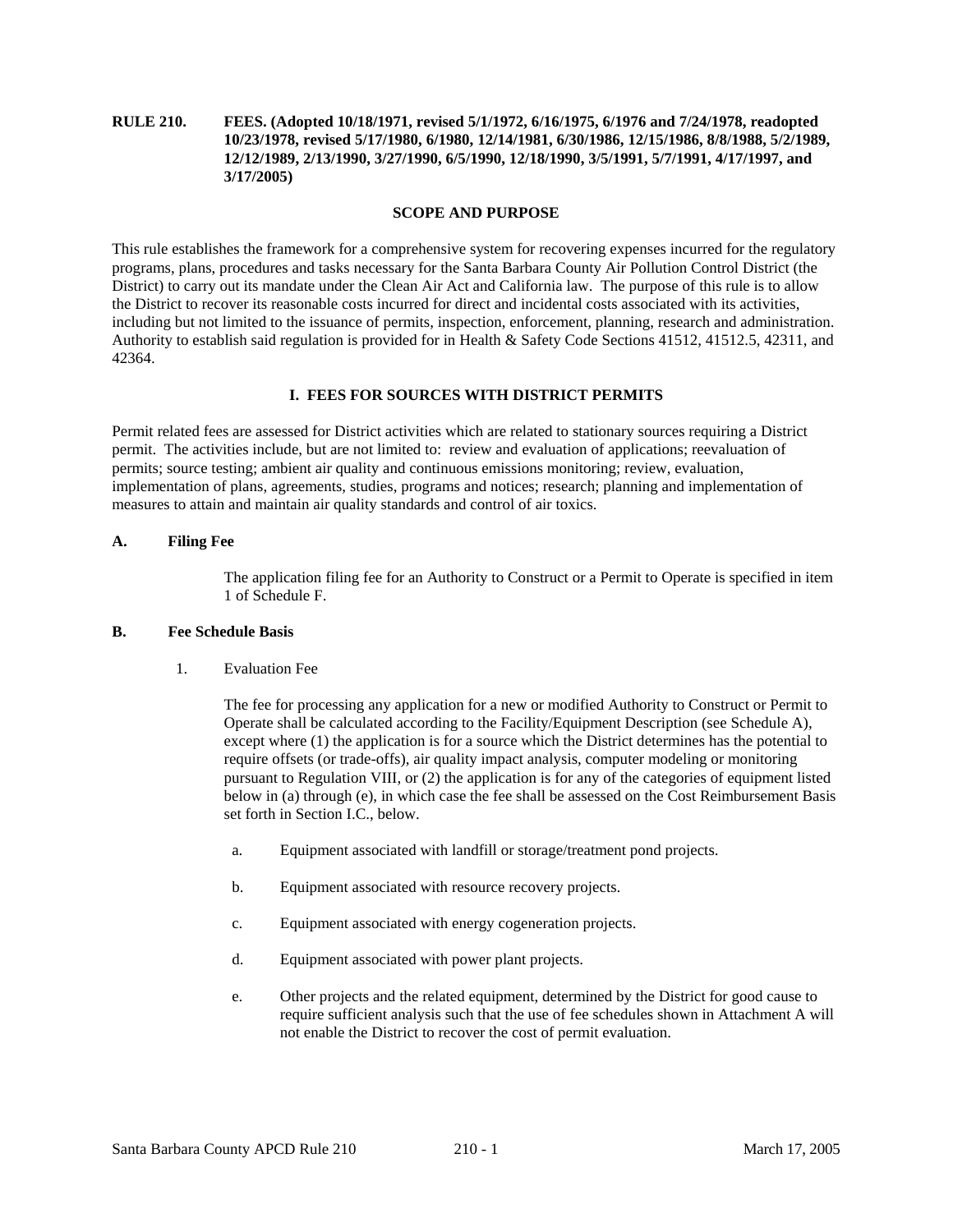If an application is withdrawn or the District stops work on the processing of a permit at the request of the applicant, the applicant shall pay a percentage of the evaluation fees as determined by the District based on the work completed to date.

2. Reevaluation Fee

 Every three years the District shall reevaluate a PTO to insure compliance by the operator with listed permit conditions and all applicable District Rules and Regulations. The fee shall be calculated in the same manner as the PTO evaluation fees prescribed in Section I.B.1., with the following exceptions:

- a. The minimum triennial reevaluation fee for a stationary source is specified in item 2 of Schedule F to cover costs of District inspection visits as well as the engineering work related to the permits.
- b. For motor vehicle fueling facilities equipped with Phase II vapor recovery nozzles, reevaluation of nozzles (and storage tanks) shall be on an annual basis; the minimum fee specified in item 2 of Schedule F shall not be applicable. The annual fee shall be calculated as specified in item 3 of Schedule F. If the equipment fails the first inspection, fees for any additional inspections shall be assessed specified in item 4 of Schedule F. The annual fee shall be paid within 30 days after notification by the District of the amount due.
- c. Consecutive triennial reevaluations shall not be billed within any one 12 month consecutive period.

 The fee for any stationary source, for which a valid PTO exists on the date of adoption of this rule, may be reevaluated on the basis of District cost reimbursement, as prescribed in Section I.C., if any of three conditions is satisfied: (1) the sum of the emissions of Reactive Organic Compounds, Oxides of Nitrogen, Gaseous Sulfur Compounds, and Particulate Matter from all equipment exceeds 25 tons per year, (2) the existing permit is for any category of equipment identified in Section I.B.1.a. through Section I.B.1.e., (3) a prior ATC, PTO or reevaluation was conducted under the provisions of Section I.C. (Cost Reimbursement). The next scheduled permit reevaluation date after adoption of this rule shall be the date for determining the permit reevaluation fee on the cost reimbursement basis. The District shall notify the permit holder of the deposit amount required and no permit reevaluation expenses shall be incurred until the deposit is received. The fee shall include any expenses for inspection, source testing or plan development that is part of the permit reevaluation. Subsequent to the first reevaluation on the cost reimbursement basis, all costs for District activities associated with the stationary source shall be charged to the permit holder on the basis of cost reimbursement.

# **C. Cost Reimbursement Basis for Determining Fees**

- a. Reimbursable Costs
	- 1) The applicant or permit holder shall reimburse the District for all "reimbursable costs," as defined below.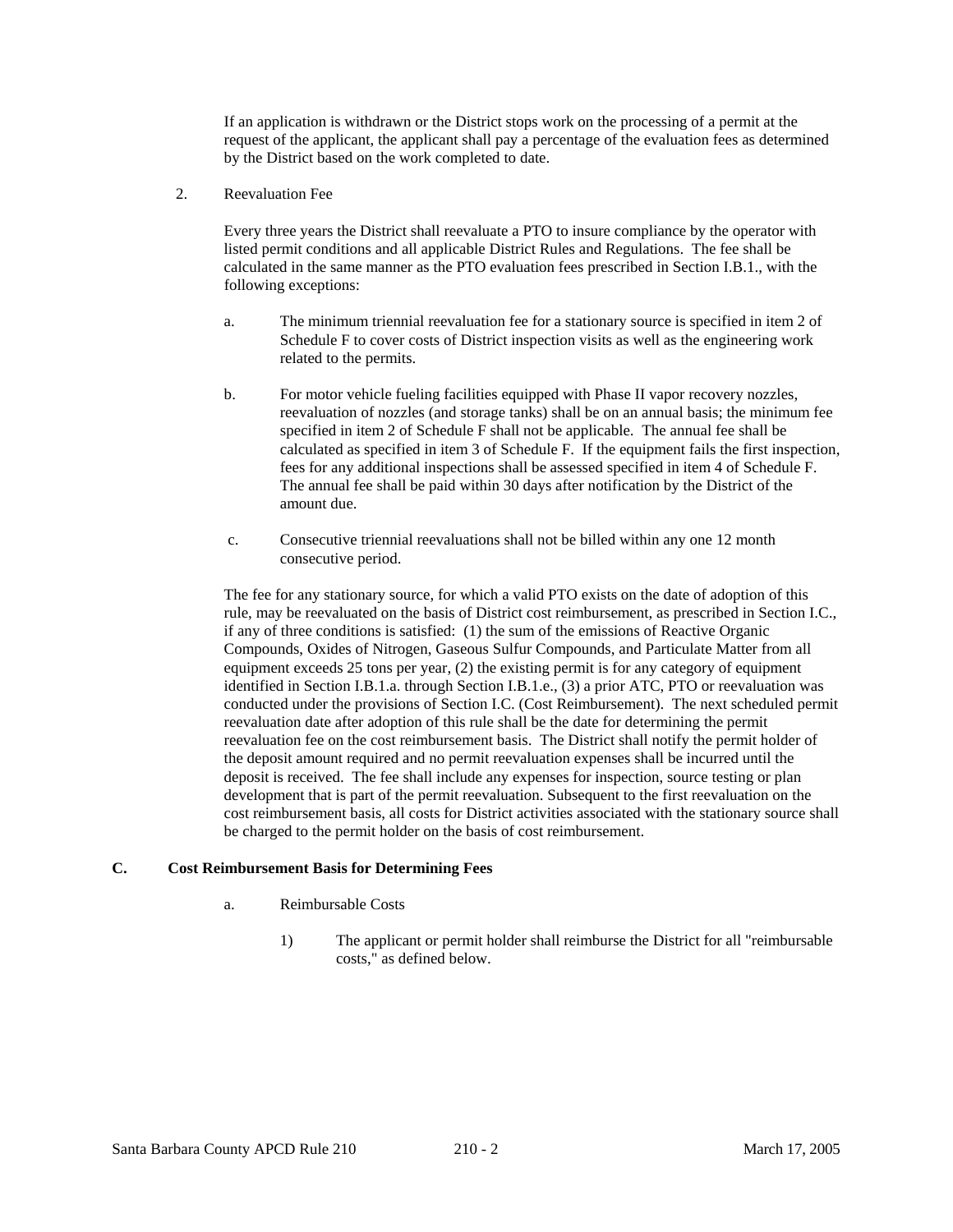2) Reimbursable costs are defined as:

 a) District Labor. District labor costs incurred as a result of time spent by District employees and County Counsel for conducting necessary work with regard to a permit application or permit. Hourly rates, including District overhead costs, and County Counsel rates shall be established by the County Auditor-Controller. The rates charged are those established for the dates when work is performed.

 b) Overtime. Overtime costs reasonably incurred by the District. Overtime shall be charged at 1.50 times the base hourly rate. Overhead will be charged only on the base rate. Overtime shall only be charged to an application, permit or source upon which overtime effort is expended.

 c) Contractors. Outside consultants and contractors. Outside consultants and contractors may be hired by the District, when necessary to assist in conducting the necessary work subject to the provisions below.

- i. Prior to utilizing the services of any outside consultant, the District shall (a) notify the applicant or permit holder, in writing, of the reasons why an outside consultant will be retained and (b) provide the applicant or permit holder with the proposed scope of work and (c) identify the consultant proposed by the District. The applicant or permit holder shall have the right to review and comment on the scope of work and to propose no more than three (3) additional consultants or contractors; however, such consideration shall not require a competitive bidding process or a written decision by the District. If at any time the District deems it necessary to make additions, deletions or other modifications to the scope of work, the applicant or permit holder shall have the right to review, and provide comment on the modified scope of work. If the District elects not to revise the scope of work which an applicant or permit holder desires to revise, the District shall advise the applicant or permit holder in writing as to the reasons for the District's decision.
- ii. All proposed contracts which are to be administered under the District's Cost Reimbursement Provisions will be competitively bid if requested in writing by the applicant or permit holder prior to an application being deemed complete. Requests for Proposals (RFPs) with respect to all proposed contracts will be sent to all bidders deemed qualified by the District. District costs for administering the bidding process are reimbursable costs. The applicant shall have the right to appeal the District's selection of and/or the need for a consultant or contractor within ten (10) days to the Air Pollution Control Officer, whose decision shall be final. The Air Pollution Control Officer shall notify the applicant or permit holder in writing of the decision and the reasons therefore.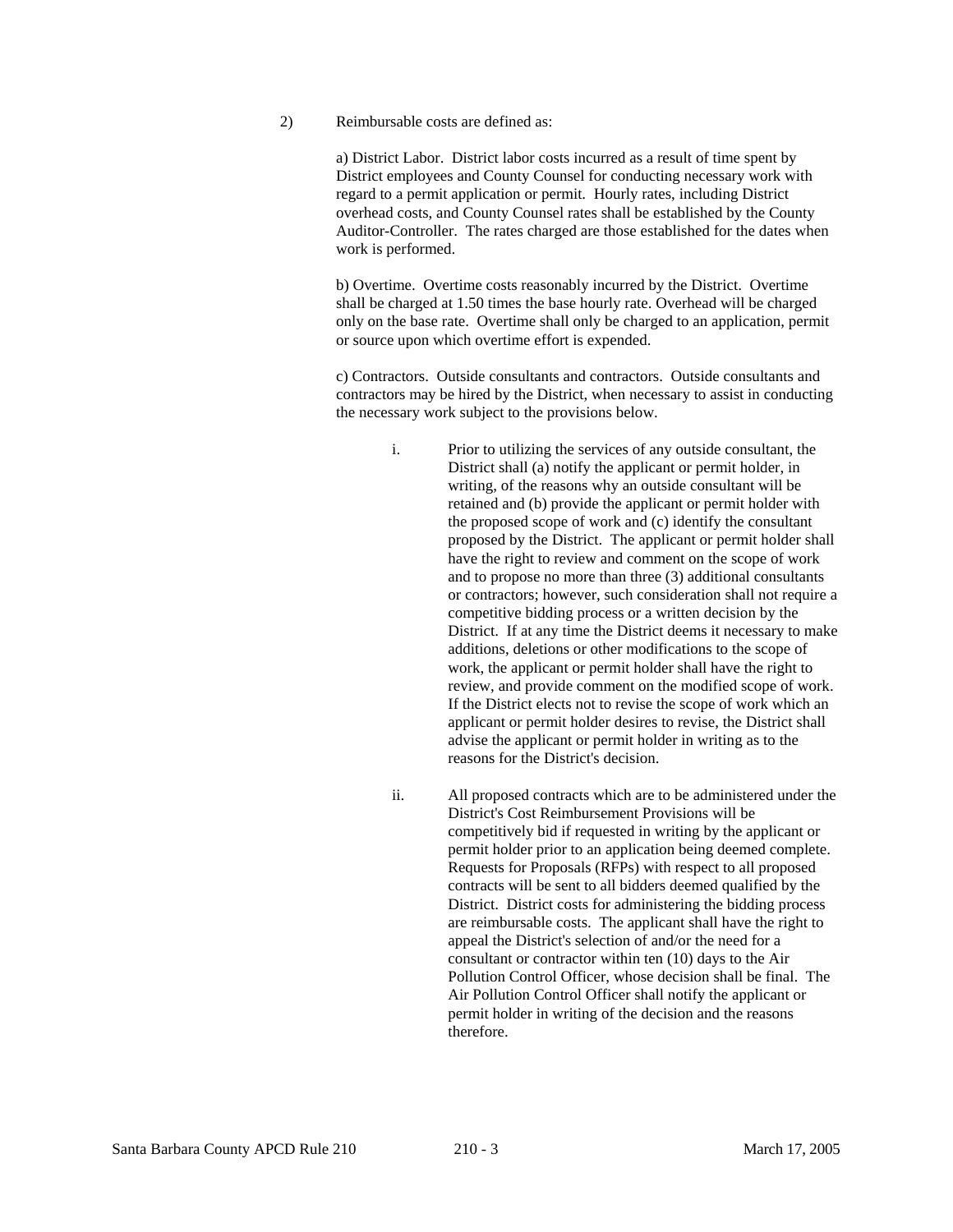- iii. In the event an applicant requests use of competitively bid contracts an application shall be automatically deemed incomplete for purposes of District Rules and Regulations and any applicable timelines specified under the Permit Streamlining Act, Government Code section 65943, shall be waived by the applicant pending selection of an outside consultant and execution of a contract.
- iv. If the need for an outside consultant is determined by the District after an application is deemed complete, the procedure of Section I.C.a.2)c)i. shall apply.

#### b. Notice of Cost Reimbursement and Appeal

- 1) The District shall notify the applicant or permit holder in writing that (a) the District has determined the work will be done on the Cost Reimbursement Basis, (b) the grounds for such determination, (c) the projected total cost to obtain the permit applied for, and (d) the initial deposit amount as determined pursuant to Section I.C.d.
- 2) Upon receipt of such notification, the applicant or permit holder shall have ten (10) days in which to appeal the District's determination to use the cost reimbursement basis to the District Board of Directors. Failure to appeal within said ten (10) days shall bar the applicant or permit holder from contesting the Cost Reimbursement Basis.
- 3) Prior to the District Board hearing any appeal, the applicant or permit holder shall place on deposit with the District an amount equal to the District's projected costs for the next thirty (30) days of District work on the project. If the District prevails, the amount on deposit shall be applied to the cost reimbursement deposit.
- 4) Pending conclusion of any appeal pursuant to Section I.C.b., an application for permit shall be automatically deemed incomplete for purposes of District Rules and Regulations and any applicable timelines specified under the Permit Streamlining Act, Government Code section 65943 shall be waived by the applicant.
- 5) Notwithstanding any other provisions of this rule, the applicant or permit holder shall reimburse the District for costs associated with an appeal if the District prevails. If the appellant prevails, the District Board of Directors may, at its discretion, order that all or a portion of the costs paid be reimbursed to the appellant.

## c. Audits

 The applicant or permit holder shall have the right to audit any disputed reimbursable cost charged by the District.

 1) If an applicant or permit holder elects to audit a disputed reimbursable cost item, the party shall notify the District in writing within thirty (30) days after the date of invoice and shall identify the reasons for the dispute.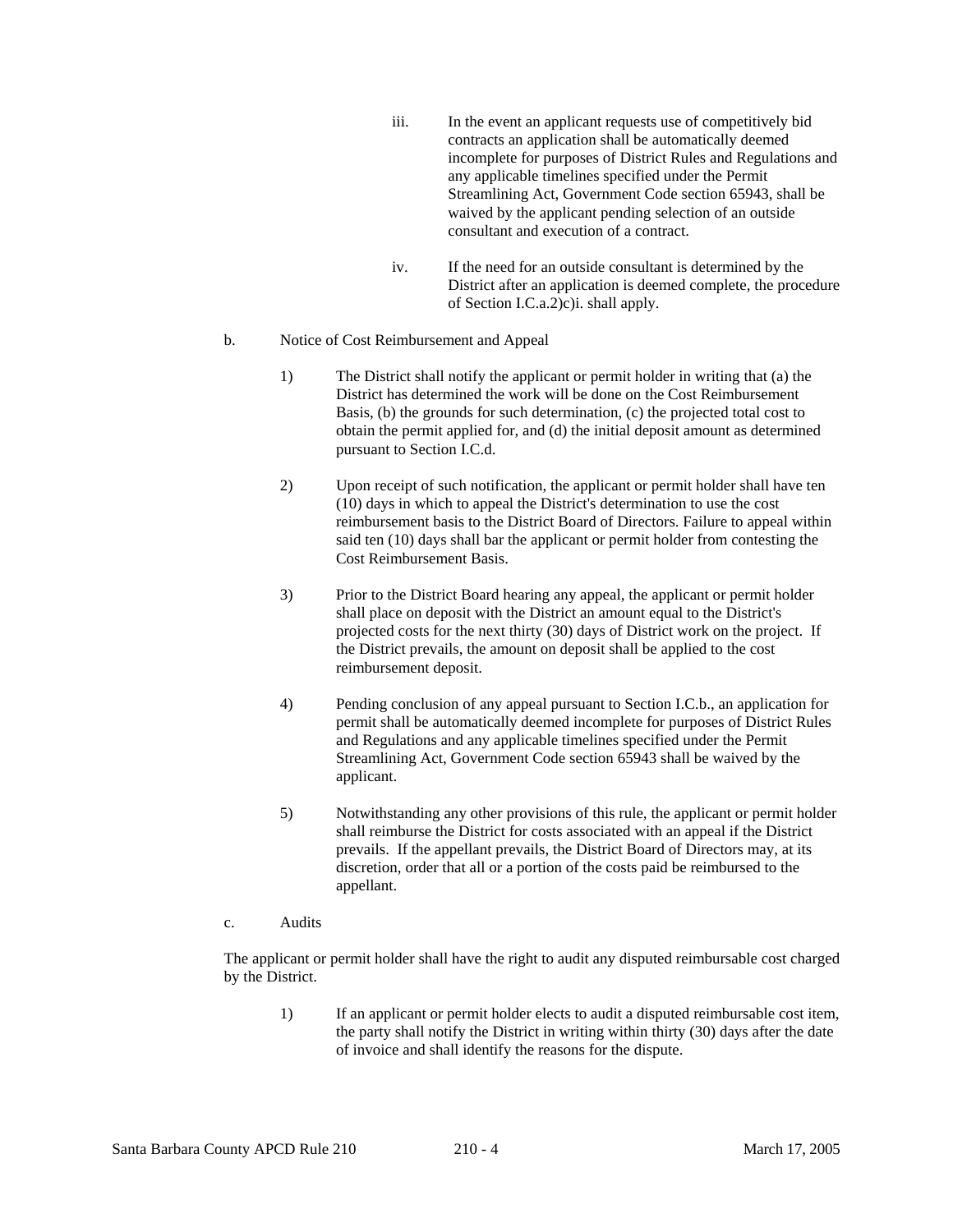- 2) The District shall provide the applicant or permit holder with documentary evidence supporting the basis and accuracy of the disputed reimbursable cost item. The District shall provide the documentation within thirty (30) days after receipt of written request, except that the Control Officer may extend the deadline for good cause.
- 3) If within fifteen (15) days of receipt from the District of the documentary evidence supporting the item, the dispute still remains, the applicant or permit holder may request an independent audit. The audit will be conducted by an independent auditor, approved by the applicant and the District.
- 4) Notwithstanding the provisions of I.C.c.1) and I.C.c.3), above, an applicant or permit holder may dispute any alleged fraudulent reimbursable cost by notifying the Control Officer in writing within 30 days of when the applicant or permit holder discovered or should have discovered the fraud. Such notice shall contain a detailed description of the facts and any available evidence which support the allegation. The Control Officer may order an audit and/or require additional information from the applicant or permit holder. The Control Officer shall issue a determination, in writing, within 60 days after receipt of the notice, which time may be extended by the Control Officer for good cause. The Control Officer may order all or a portion of the disputed cost and any costs incurred pursuant to I.C.c.5, below, be reimbursed to the applicant or permit holder. The Control Officer's decision shall be final.
- 5) Notwithstanding any ongoing dispute over costs, including where an audit is requested, the applicant or permit holder shall reimburse the District for all reimbursable costs no later than thirty (30) days after the date of invoice. Failure to pay all fees is grounds for discontinuing all District work on the Project and for denial of the permit application or for not renewing an existing permit. Costs incurred by the District pursuant to Sections I.C.c.2), I.C.c.3) and I.C.c.4), above, are reimbursable costs under this rule.
- d. Deposits

 When the cost reimbursement basis is used for District work, the applicant or permit holder shall place on deposit adequate funds to cover projected reimbursable costs for the next ninety (90) days of District work on the project. The District shall bill the applicant or permit holder monthly for all incurred expenses and the applicant or permit holder shall reimburse the District within thirty (30) days after the date of the monthly invoice. This process shall ensure sufficient funds are kept on deposit with the District to authorize necessary expenditures without delaying the work to be performed.

- 1) Funds placed on deposit will be subject to the handling charges and credited with interest payments specified in the policy of the Santa Barbara County Auditor Controller's Office including updates.
- 2) At the time the District requests the deposit of funds, or the payment in lieu of initial deposit, the District shall identify in writing the basis for the estimate of the projected costs to cover the first ninety (90) days of application evaluation.
- 3) If, at any time during the District's work, the District determines that additional funds are necessary to cover reimbursable costs for the next ninety (90) days, an additional deposit may be required of the applicant or permit holder. The District's request for an additional deposit shall be in writing and specify the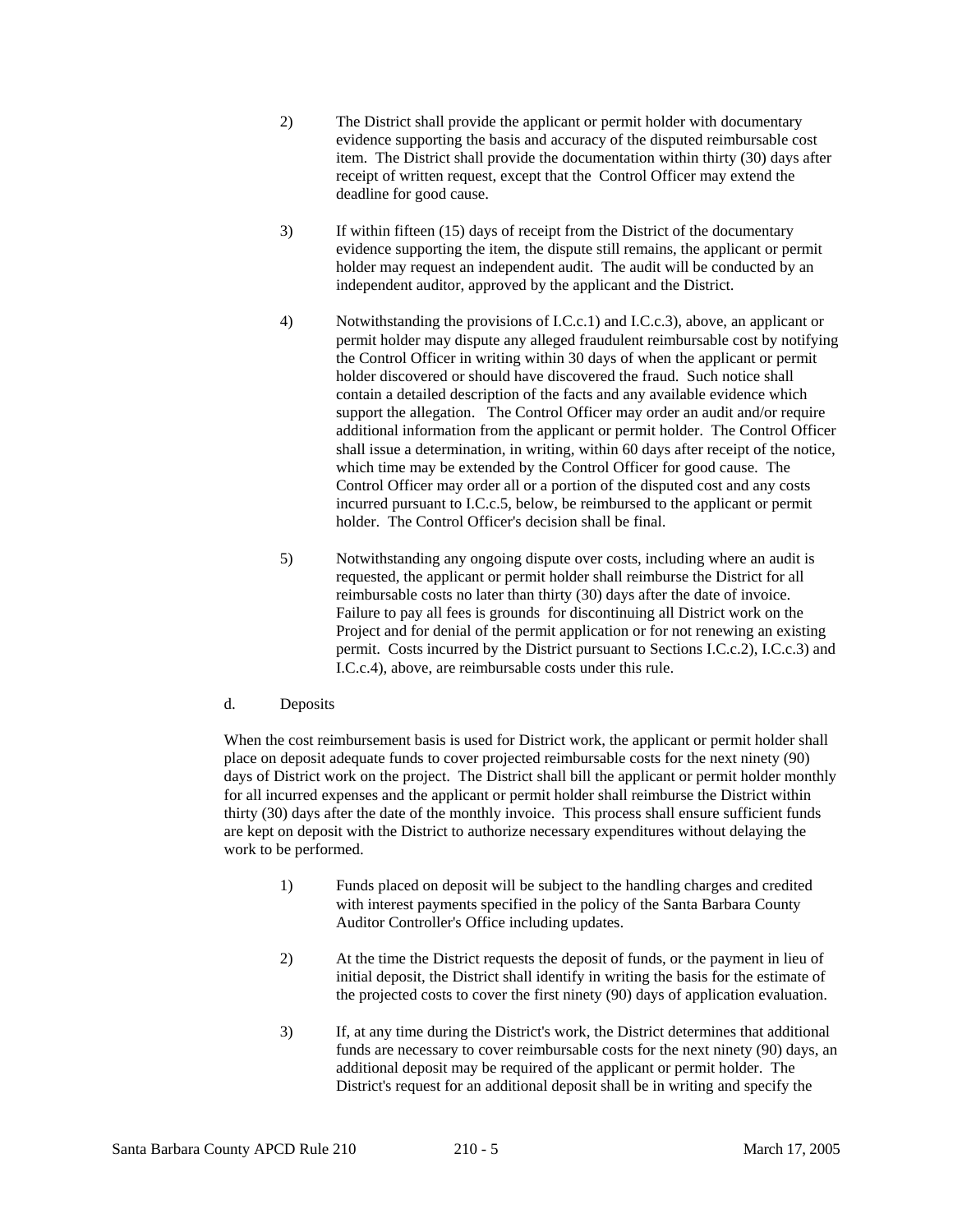basis for such request. The applicant or permit holder shall pay the additional funds within thirty (30) days after the date of an invoice from the District.

- 4) If at any time the District determines that the amount on deposit is greater than that needed to cover the projected costs for the next ninety (90) day period, the District shall return the amount of the deposit which exceeds the projected costs.
- 5) An applicant or permit holder shall maintain on deposit with the District, sufficient funds to cover projected District cost for a ninety (90) day period for work performed after permit issuance.
- 6) If, at any time during the evaluation of an application or permit, the application is withdrawn or a permit is terminated, or canceled, the amount remaining in the applicant's deposit account shall be refunded, provided that all reimbursable costs for said application or permit have been deducted, including costs reasonably incurred after date of notification, by the District prior to refunding.

 Notwithstanding the above, if the projected total cost for District review of an application or a permit is less than \$1,500, the District may request the total projected amount as a nonrefundable, lump sum payment in lieu of an initial deposit.

#### **D. Source Test and Sampling Fees**

These fees shall be in addition to other fees charged pursuant to this section.

- 1. The District may order Source Testing
	- a. Pursuant to Rule 205.D., prior to the issuance or reissuance of any permit.
	- b. If the District has reasonable cause to believe that discharge of air contaminants into the atmosphere from any source violates any permit condition or any federal, state or local law, order, rule or regulation relating to air pollution.

 If the source testing is conducted by the District or its agent, the permit holder or other billable entity responsible for complying with District Rules and Regulations shall pay a fee for the source testing based on the provisions of Section I.C. (Cost Reimbursement).

 Alternatively, at the request and expense of the permit holder and with the approval of the District, testing may be performed by a private company. In this case, a fee to recover District costs for review of the source test plan, observation of the source test and evaluation of the source test results shall be assessed as follows:

- c. Unless otherwise provided in this Rule, if a source was assessed a fee for a District permit under the provisions of Section I.B. (Fee Schedule Basis) or if the source is not required to have a District permit, the fee shall be assessed in accordance with Schedule C.
- d. If a source was assessed a fee for a District permit under the provisions of Section I.C. (Cost Reimbursement Basis), the fee shall be assessed in accordance with Section I.C.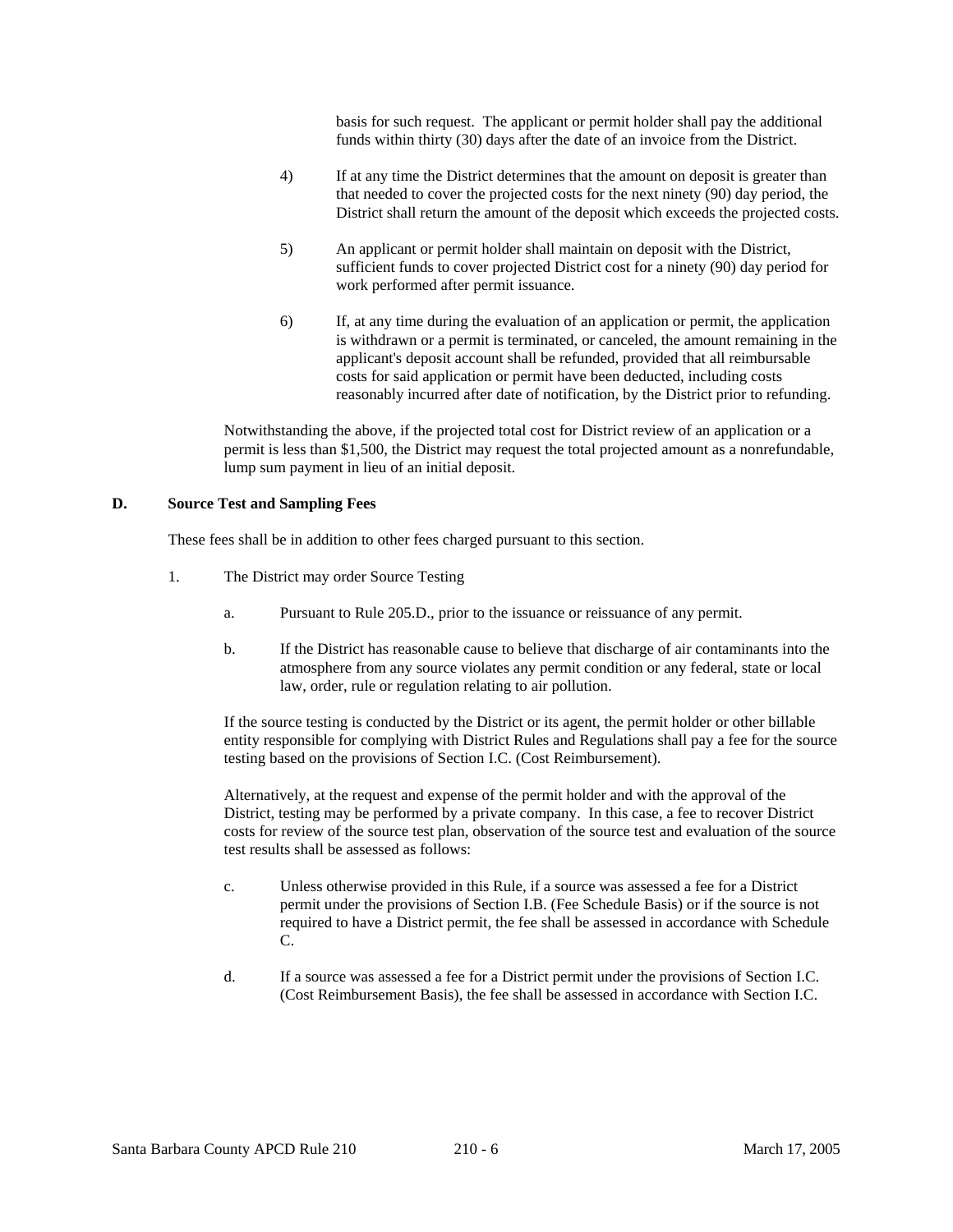2. Sampling of Products and Materials

 Pursuant to Health and Safety Code Section 41512, if the District determines that sampling and analysis of products or materials are required to determine compliance with District Rules and Regulations, the permit holder or other billable entity responsible for complying with District Rules and Regulations shall be assessed a fee in accordance with Schedule D.

# **E. Other Fees**

1. Transfer of Ownership

 An application filed for purposes of transferring a permit from one permit holder to another shall pay a filing fee as specified in item 1 of Schedule F. A change in business name only shall not be assessed a fee.

2. Change in Location

 An application to change the location of a permitted item of equipment within the existing boundaries of the facility, which the District determines will have no potential impact on air quality, shall not be assessed a fee. An application to relocate a permitted item of equipment to a new site, outside the existing boundaries of the facility, shall be assessed the filing fee, plus the permit fee for a new ATC and/or PTO as prescribed in Section I.B. or I.C.

3. Change in Permitted Production Rate

 An applicant requesting modification of a permit to decrease production rate or throughput limits shall be assessed a fee as specified in item 5 of Schedule F. If the District determines costs will not be recovered from item 5 of Schedule F the Control Officer shall have the option of placing the request under Cost Reimbursement basis as prescribed in Section I.C. If the District determines the modification has the potential to increase emissions or impacts, the applicant shall be assessed fees for the permit modification(s) as prescribed in Section I.B. or I.C..

4. Fee For Administrative Changes

 Changes to permits which are deemed by the Control Officer to be administrative shall be assessed and a fee as specified in item 6 of Schedule F.

- 5. Cooling Towers with Hexavalent Chromium
	- a. Any person submitting a compliance plan pursuant to Rule 335, Section I.2. shall pay a fee as specified in item 7 of Schedule F.
	- b. Any person submitting a compliance plan pursuant to Rule 335, Section I.2. with the delayed compliance date for wooden cooling towers (Section C.4) shall pay an additional plan filing fee as specified in item 8 of Schedule F.
	- c. The required filing fee shall be paid when the compliance plan is submitted.
- 6. Other Changes

 An application to change any provision of an existing permit, other than those changes described in Section E.1. through E.4 above, shall be assessed all fees for a modified ATC and/or PTO as prescribed in Section I.A., I.B. or I.C.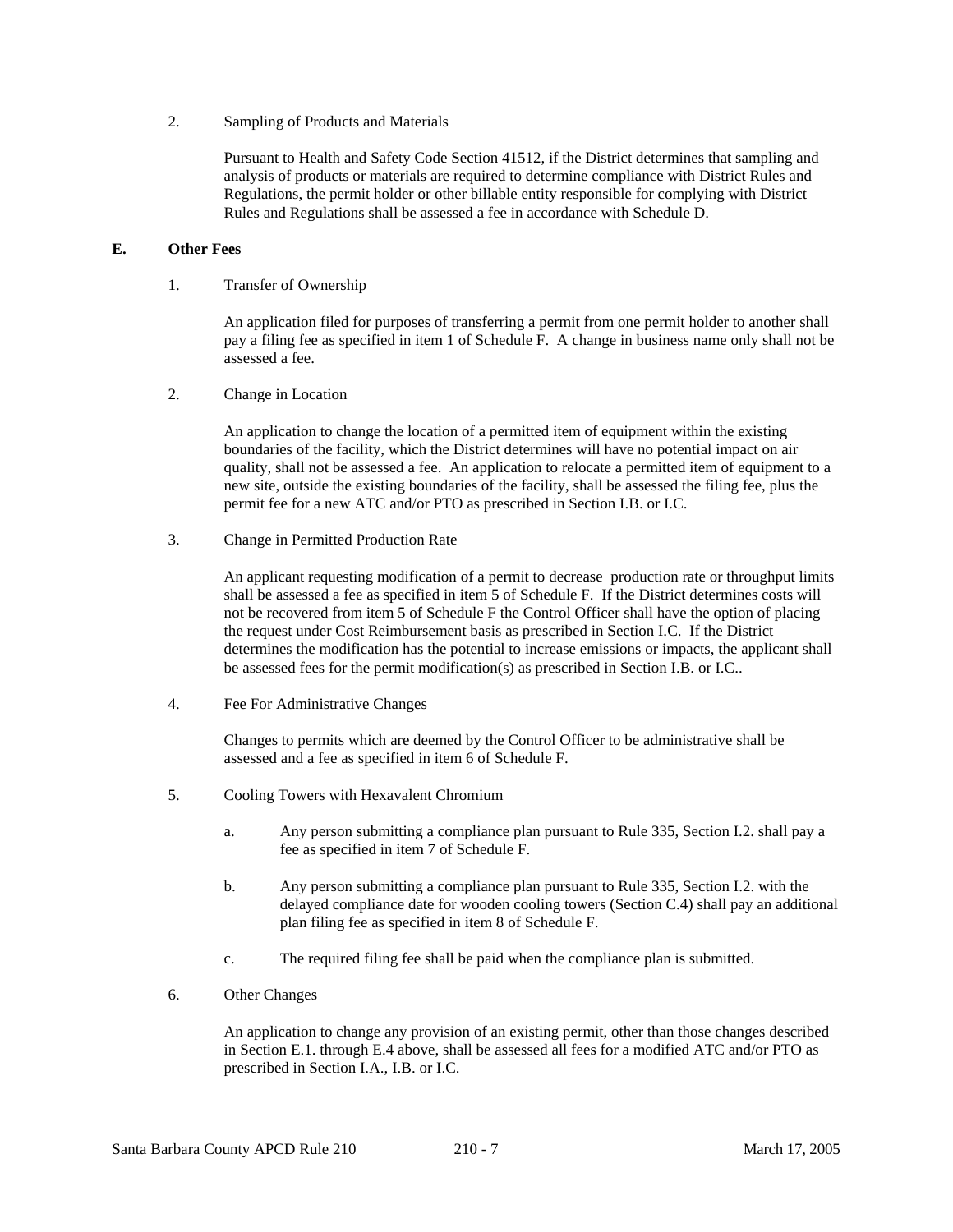# **F. Air Quality Plans**

 The fees charged under this Section of Rule 210 are earmarked for the preparation of mandated air quality plans necessary for the attainment and maintenance of ambient air quality standards.

 Preparation of Air Quality Plans are mandated by a State Implementation Plan (SIP) call, issued by the U.S. Environmental Protection Agency (EPA), or by the State pursuant to Health and Safety Code Section 40910 et. seq. Fees may be assessed to cover District costs incurred upon notification by the U.S. Environmental Protection Agency (EPA) of an upcoming SIP call as well as after formal notification by EPA. The Control Officer shall report to the Executive Board of the District on a triennial basis summarizing the work performed during the proceeding three years, the work planned and the continued adequacy and necessity of this fee.

 Fees shall be charged annually to cover costs incurred by the County for preparation of each Air Quality Plan.

- 1. Applicability.
	- a. All holders of District permits for Authority to Construct or Permit to Operate whose stationary source, as defined in Rule 102, discharges pollutants within the District, shall pay an annual fee as follows:
		- 1) Only the pollutants, including precursor pollutants, identified by the EPA in the SIP call or designated a non-attainment pollutant by the Air Resources Board (ARB) shall be included in determining the annual fee.
		- 2) Stationary sources that discharge ten (10) tons or more per year of any one of the pollutants identified by the EPA in the SIP call or designated a nonattainment pollutant by the State Board shall be included in assessing the fee.
		- 3) The stationary source subject to the fee shall be:
			- a) for a SIP call, all sources located in the geographic region identified in the SIP call;
			- b) for state mandated plans, all sources located in the geographic region identified by the State Board; or
			- c) the Control Officer shall designate the planning area if a region is not identified as specified above.
	- b. The annual fee shall be calculated and assessed as specified in Sections I.F.2 and I.F.3.
- 2. Basis of Fee
	- a. Fees shall be assessed for stationary sources based on emissions. The emissions shall be determined as follows:
		- 1) For a stationary source which receives a PTO on or after January 1, 1988, the fee shall be based on the maximum emissions permitted by the PTO except for sources described in Section I.F.2.a.2) below. For a stationary source which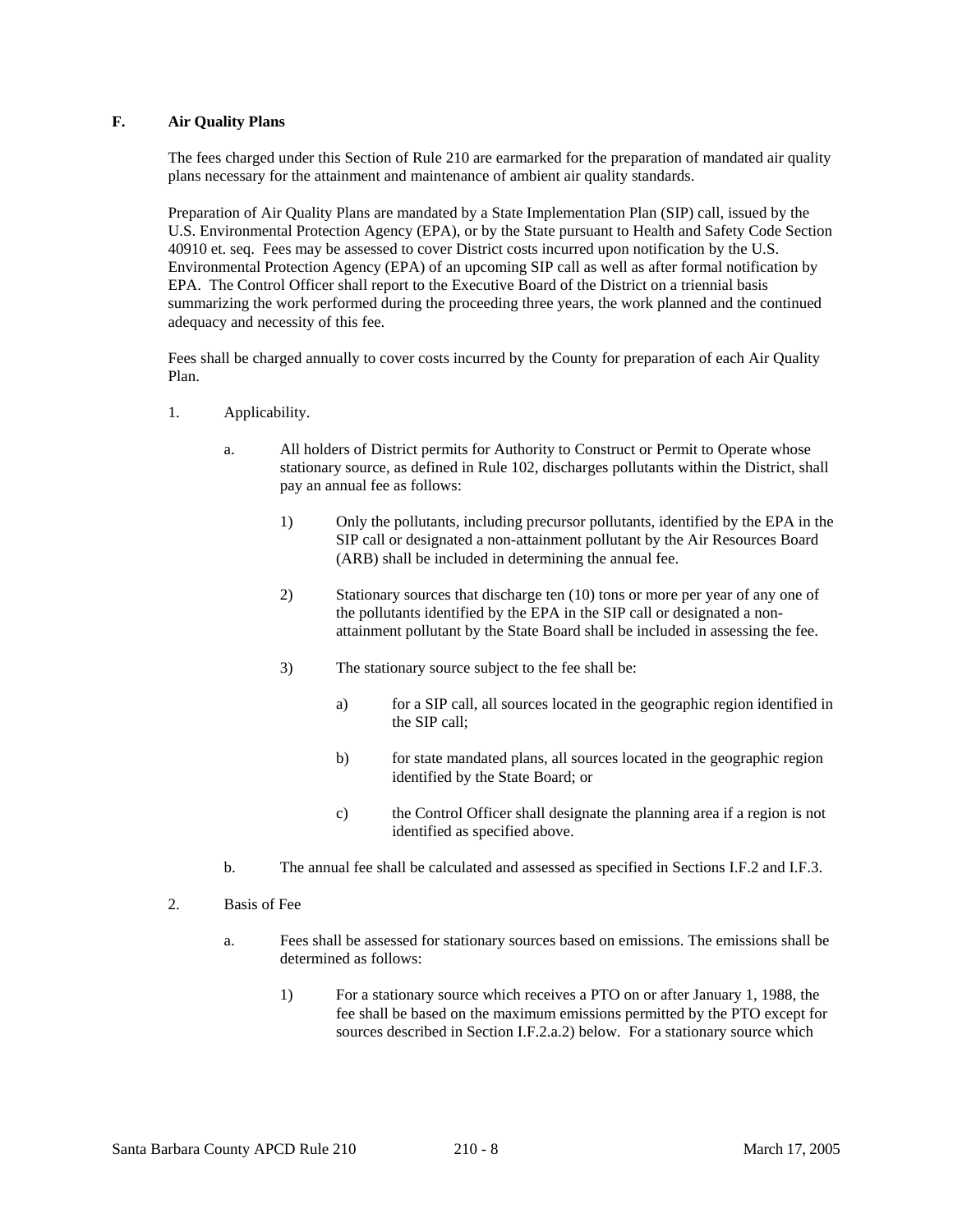held an ATC, but not a PTO, on or after January 1, 1988, the fee shall be based on maximum annual emissions permitted by the ATC.

- 2) For a source which receives a PTO after January 1, 1988, to comply with Rule 202 exemptions from permit, as revised December 7, 1987 and January 11, 1988, the fee shall be based on emission quantities used for assessment of fees pursuant to Section I.H. based on actual annual emissions at the stationary source.
- 3) For a stationary source which held a PTO on or prior to January l, 1988, the fee shall be based on emission quantities used for assessment of fees pursuant to Section I.H.
- c. The District may adopt, by regulation, a schedule of fees to be assessed on areawide or indirect sources which are regulated, but for which permits are not issued by the District to recover the costs of District programs related to these sources (Health & Safety Code Section 42311(g).
- 3. Fee Schedule and Assessment of Fee.
	- a. The schedule of fees to be charged for each ton of pollutants subject to this Rule is specified in Schedule B-1.
	- b. The annual fee assessed for each stationary source shall be calculated as the stationary source emissions within the District multiplied by the unit fee prescribed in Schedule B-1.

# **G. Air Toxics Program**

 All stationary sources with a District permit shall pay an annual fee based on annual emissions multiplied by the Air Toxics Program unit fee prescribed in Schedule B-2. The annual toxic emissions shall be determined pursuant to Section I.H. The fees assessed under this provision are independent of any permit fees that may be assessed for an ATC, PTO or reissuance of a PTO.

# **H. Annual Emission Fee**

- 1. All stationary sources subject to District permit shall pay an annual fee based on annual emissions multiplied by the unit fees prescribed in Schedule B-3. Actual emissions shall be based on data provided by the permit holder and verified by the District. Such Data shall be sufficient to calculate the total emissions of each air contaminant for all permitted equipment at a stationary source. Pursuant to Health and Safety Code Section 42303, all permit holders subject to this provision shall submit data which are determined necessary by the District to calculate actual emissions. The necessary data shall be submitted within 30 calendar days after receipt of the request from the District.
- 2. For stationary sources evaluated under Regulation VIII, the annual fee due for each contaminant shall be reduced by the "increment fee" as specified in Regulation VIII paid for that contaminant during the prior twelve months.

# **I. Programs Conducted by the State Air Resources Board**

 The fees assessed under this Section are collected by the District and transmitted to the ARB to enable the ARB to implement the Atmospheric Acidity Protection Program (AAPP) and the California Clean Air Act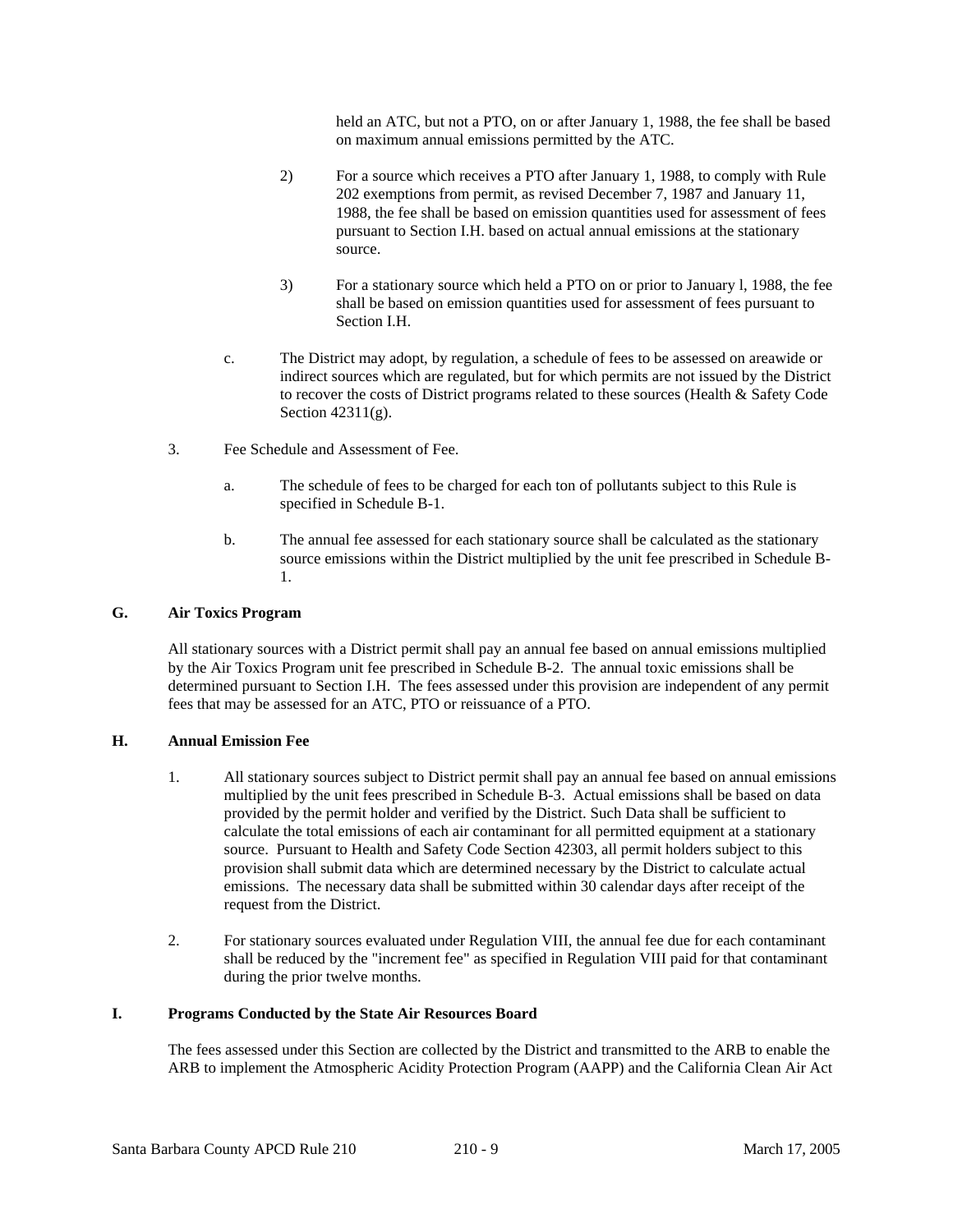(CCAA) mandated by Health and Safety Code Section 39900 et. seq. and Sections 90800-90803, Title 17, California Code of Regulations, respectively. The fees are based on emissions and shall be assessed for certain stationary sources.

 AAPP fees shall be assessed for stationary sources with a PTO that discharge 500 tons or more of either nitrogen oxides or sulfur oxides in any calendar year.

 CCAA fees shall be assessed for stationary sources with PTO that discharge 500 tons or more, in any calendar year, of any nonattainment pollutant, or precursor.

 Both the fees and the calendar year on which the fees are based shall be determined by the ARB, calculated by the following formula:

AAPP Fee amount  $= A \times$  AAPP Unit Fee

CCAA Fee amount  $=$  B x CCAA Unit Fee

where:

 A = total tons per year of nitrogen oxides and sulfur oxides, expressed as nitrogen dioxide and sulfur dioxide, respectively, from the stationary source during a calendar year. In calculating the fee amount, the actual emissions of either nitrogen oxides or sulfur oxides, if less than 500 tons per year, shall not be counted.

 $B =$  total tons per year of the nonattainment and precursor pollutants form the stationary source during a calendar year. The nitrogen oxide and sulfur oxide pollutants shall be expressed as nitrogen dioxide and sulfur dioxide, respectively. In calculating the fee amount, the actual emissions of any nonattainment pollutant or it's precursors if less than 500 tons per year, shall not be counted.

 AAPP and CCAA Unit Fee = fee expressed as dollars per ton specified for each fiscal year, as determined by the ARB for each of the two programs.

 To cover District costs for the collection of the AAPP and CCAA fees, an administrative fee as specified in items 9 and 10, respectively, of Schedule F shall be assessed for each stationary source and for each of the two ARB programs.

 Payment of the AAPP and CCAA fees shall be made to the District within sixty (60) calendar days after the invoice date.

# **II. FEES FOR SOURCES WHICH DO NOT REQUIRE DISTRICT PERMITS**

Fees shall be charged to sources of emissions which do not require a District permit, if the District incurs cost to evaluate plans required by law or to determine whether a source is in compliance with federal, state or local air quality rules and regulations.

# **A. Fees for Asbestos Demolition and Renovation**

 A non-refundable fee shall be assessed for asbestos demolition and renovation operations subject to the notification provisions of District Regulation X, Rule 1001, National Emission Standards for Hazardous Pollutants. The fee shall be assessed in accordance with Schedule E and shall be paid by the asbestos demolition and renovation contractor at the time an asbestos demolition and renovation project notice is filed with the District.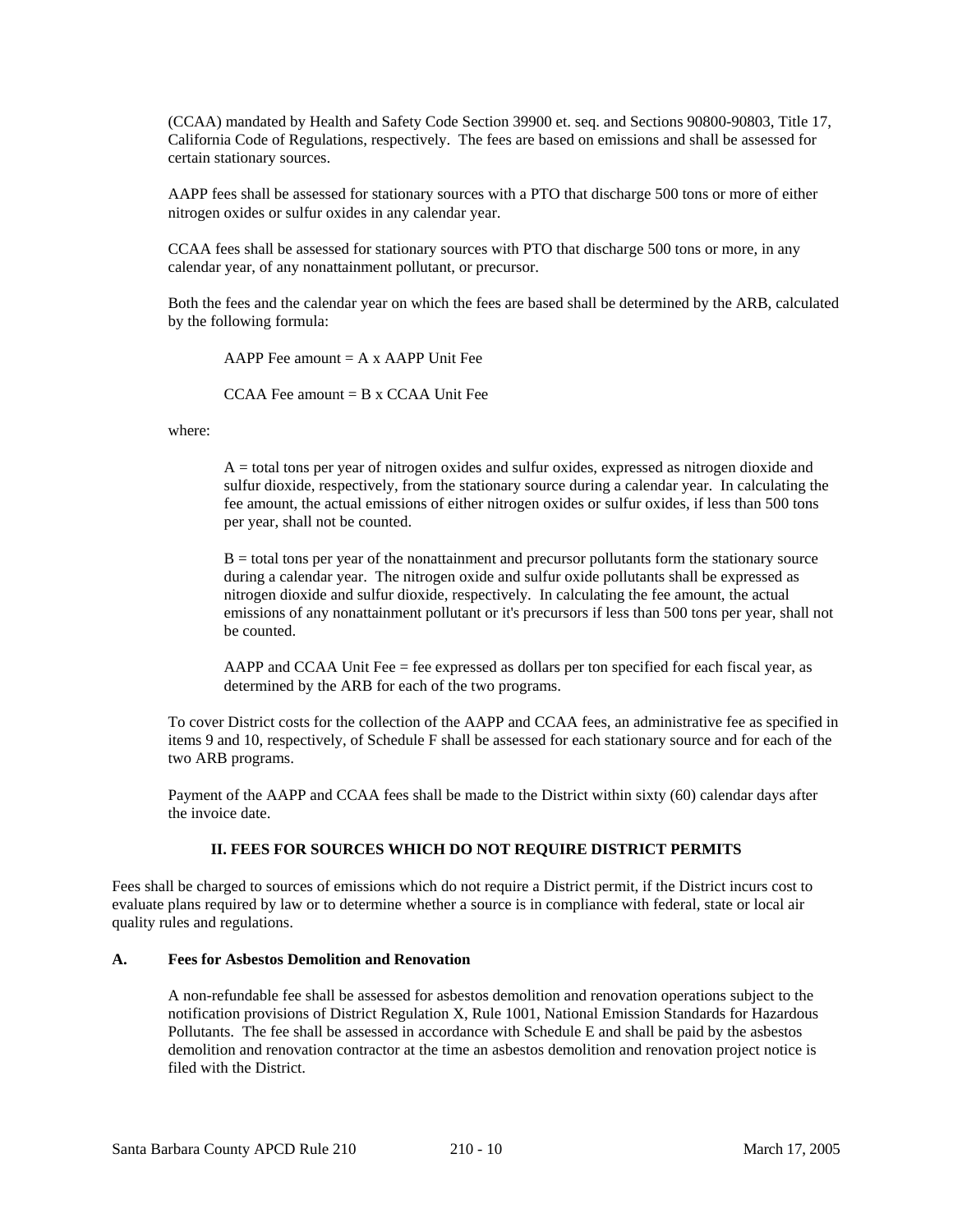#### **B. Fees for Determination of Permit Exemption**

 If a request is made for a written determination of whether equipment is exempt from the requirement for a District permit, a fee as specified in item 11 of Schedule F shall be assessed to the equipment owner or operator to determine the eligibility for exemption.

# **III. OTHER COST REIMBURSEMENT ACTIVITIES**

## **A. Monitoring Fee**

 The owner/operator of a stationary source shall pay all District costs associated with installation, operation, maintenance of equipment, and the review, transmittal, storage, and evaluation of data for ambient and continuous emission monitoring activities required under District rules, regulations, permit conditions, or agreements. These costs shall be assessed and paid in accordance with Section I.C. (Cost Reimbursement Basis).

#### **B. Other Inspection and Enforcement Fees**

 If inspection and enforcement activities are required by permit conditions or to investigate or correct a violation, and the District determines a permit holder is responsible, a fee may be assessed and shall be paid by the violator as prescribed in Section I.C. (Cost Reimbursement Basis). Violations are defined as infractions of District rules or specific permit conditions. The District's activities may be triggered by the following conditions:

- 1. Notice of Violation which leads to a settlement in which the permit holder agrees to pay such cost or where the Notice of Violation results in a finding that the permit holder has committed the alleged violation.
- 2. Inspections and other activities required by permit conditions, including any plans or procedures which require District action, such emergency procedures.

# **C. Plans, Agreements, and Studies**

 Fees shall be assessed for District activities, identified below, which may be performed for a stationary source. The fee shall be assessed in accordance with the provisions of Section I.C. (Cost Reimbursement Basis) and shall be paid by the owner/operator of the stationary source to the extent the District determines the need for the activity is caused by the stationary source. The activities include the following:

- 1. Review and preparation of plans including, but not limited to, Curtailment Plans, Episode Plans, Source Test Plans, Odor Monitoring Plans.
- 2. Review and preparation of special agreements, including offset agreements.
- 3. Review and preparation of special studies required by the District or requested by the applicant.
- 4. Review and preparation of environmental documents required under CEQA or NEPA in which the District is lead agency, responsible agency or trustee agency.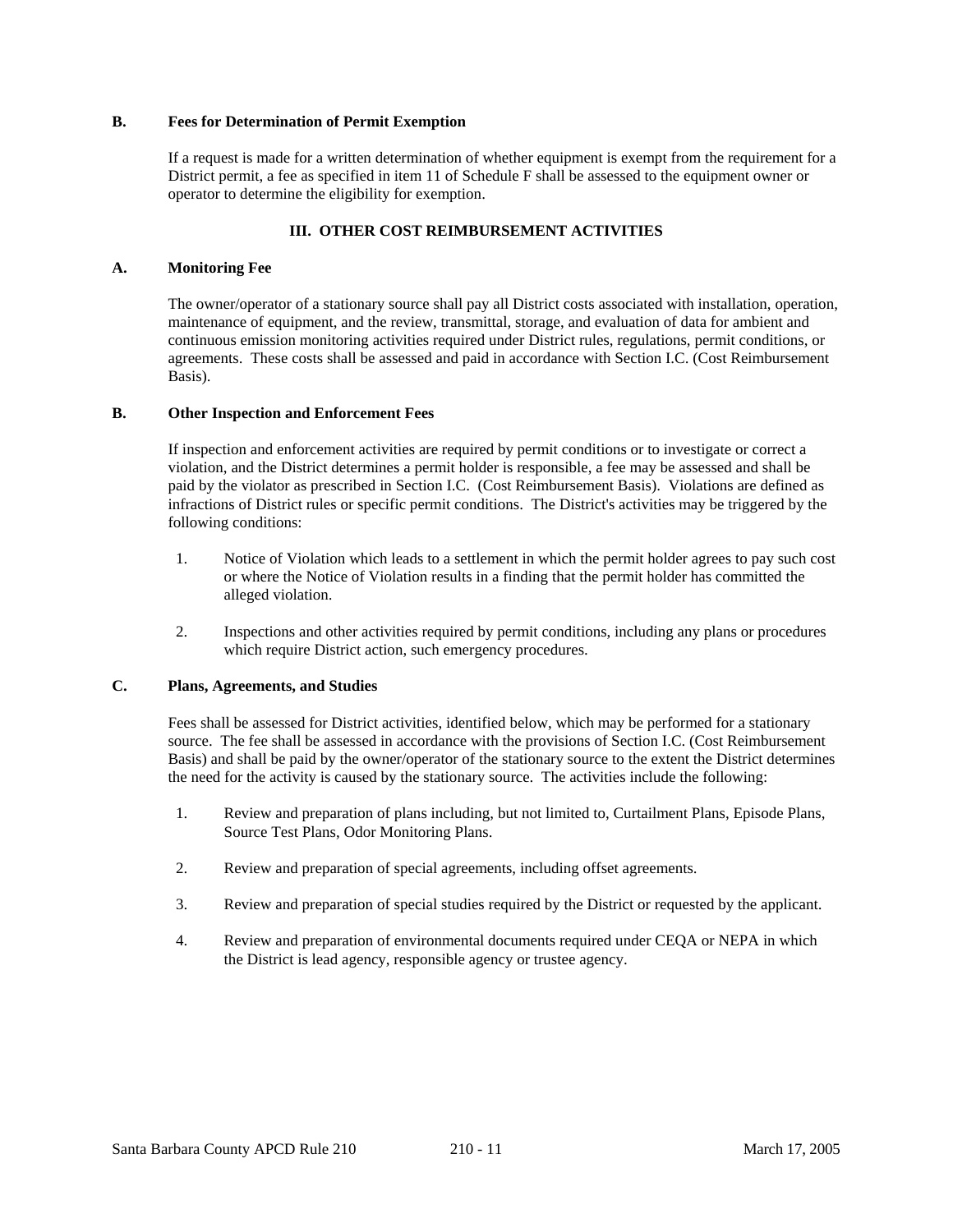#### **IV. HEARING BOARD FEE**

#### **A. Variance**

- 1. Except as otherwise provided in this Rule, every applicant or petitioner for a variance from these rules, except an emergency variance, shall pay a filing fee as specified in item 12.a of Schedule F.
- 2. If a petition is filed for a variance from the requirements of a District permit that was assessed a fee under Cost Reimbursement Basis, the petitioner shall pay a fee as specified in accordance with Section I.C. Additionally, every petitioner shall pay a filing fee as set forth in item 12.b of Schedule F.
- 3. Each additional ton of pollutant emissions or portion thereof allowed as the result of the issuance of any variance shall result in an emission fee, calculated on the basis of each excess ton of emissions and a fee shall be assessed as specified in item 12.e. of Schedule F.

#### **B. Permit Appeal**

 Every applicant or petitioner in a proceeding before the Hearing Board to appeal the denial, suspension or conditional approval of a permit shall pay a filing fee as specified in item 12.c. of Schedule F. An additional fee as specified in item 12.d. of Schedule F. shall be paid for each two hours, or portion thereof, of hearing in addition to the first hearing day necessary to dispose of the appeal. In the event a petition is withdrawn prior to the hearing, one-half the filing fee may be refunded. No appeal shall be heard unless all permit processing fees have been paid including those cases where the fee itself is being appealed. A portion of the fees may be refunded to the extent determined by the Hearing Board. The Hearing Board shall order the appeal filing fee refunded where the Hearing Board determines the appellant has prevailed on the appeal.

 Notwithstanding any fees assessed for evaluating or reevaluating a permit, if the Hearing Board directs the District and the petitioner to negotiate the resolution of the issues under appeal and the negotiations are not conducted during a Hearing Board hearing, the Hearing Board shall establish a specified hour limit for negotiation and the petitioner shall be assessed a fee on the basis of Cost Reimbursement to recover costs for District staff and County Counsel labor incurred during such negotiations.

# **C. Abatement Orders**

 Upon investigation and determination that a violation of Health and Safety Code Sections 41700 or 41701 or of any order, permit condition or any District rule or regulation prohibiting or limiting the discharge of air contaminants into the air is found to exist, the Air Pollution Control Officer shall notify the violator in writing of the District's intent to assess fees to recover all administrative costs, including County Counsel costs, associated with the preparation, issuance and implementation of abatement orders and of the violator's right to a hearing on objections thereto. When an abatement order is issued and every thirty (30) calendar days thereafter until the case is concluded, an invoice shall be issued summarizing the labor hours and associated costs actually incurred payable by the violator. The labor costs shall be based on hourly rates, approved by the County Auditor-Controller in effect at the time costs are incurred. If the violator objects to the invoiced amount, a request to the Hearing Board for a hearing shall be filed within ten (10) calendar days of the invoice date. Within thirty (30) calendar days of the filing of a request for hearing and on ten (10) calendar days written notice to the violator, the hearing shall be held on the objection in order to determine the validity thereof. In the event no request for hearing is filed or after the Hearing Board affirms the validity of the invoiced costs, the violator shall pay the District the amount stated within thirty calendar (30) days of the invoice date if no request for hearing is filed or within thirty calendar (30) days of the hearing date if a hearing is held. These fees do not preclude fines collected under mutual settlement policy.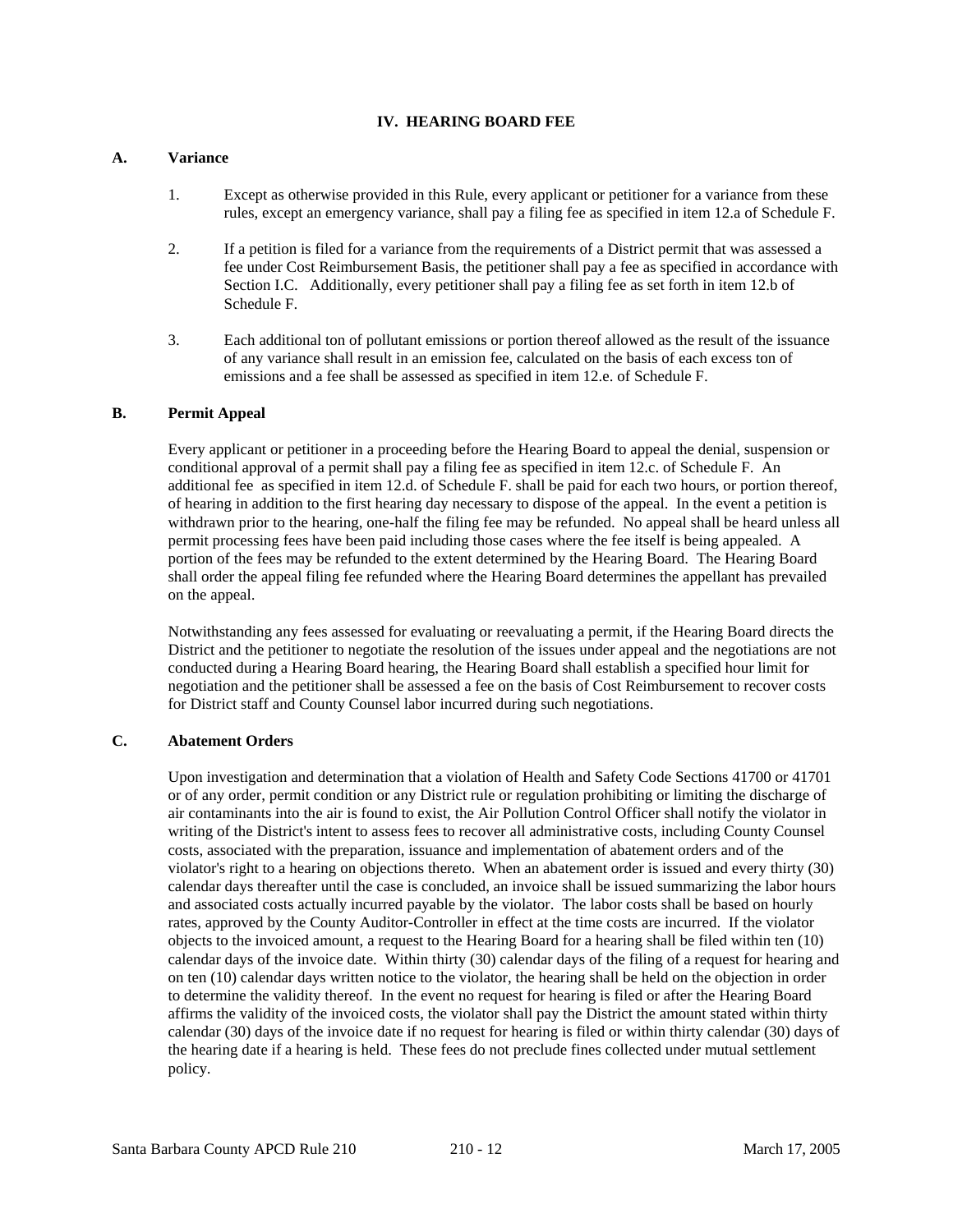# **V. GOVERNING PROVISIONS**

#### **A. Payment of Fees and Penalties**

 Unless otherwise provided in this Rule, this section is applicable to all fees mandated by this Rule and by the Health and Safety Code.

- 1. Payment of Fees
	- a. Payment of any filing fee shall be made at the time an application, petition or notice is filed.
	- b. Payment of any fee other than a filing fee shall be made to the District within thirty (30) calendar days after the invoice date.
- 2. Penalty for Nonpayment of Fees Other Than Cost Reimbursement

 If payment is not received within thirty (30) calendar days after the invoice date, the Air Pollution Control Officer shall promptly notify the person subject to the fee in writing that the payment is overdue and a penalty shall be imposed if payment is not received within sixty (60) calendar days of the invoice date. The penalty shall be ten (10) percent of the fee initially invoiced for each thirty (30) calendar day period, or portion thereof, that the payment is overdue and the Air Pollution Control Officer may initiate action to revoke the permit. For fees mandated by Health and Safety Code Section 44300 et. seq., the penalty shall not exceed 100% of the fee.

- 3. Payment of Deposits and Fees Based on Cost Reimbursement and Requirements for Appeal
	- a. The applicant or permit holder shall make a deposit and pay any fee required pursuant to this Rule within thirty (30) days after the date of District invoice. If an applicant or permit holder fails to meet this requirement, the District may discontinue work on the project.
	- b. If an application for permit has been deemed complete and the initial deposit or other required fee is not paid within thirty (30) days after the date of District invoice, the Control Officer may deny the permit.
	- c. If the initial deposit or other required fee for reevaluation or implementation of an existing permit is not paid within thirty (30) days, after the date of District invoice, the permit may not be reissued and the existing permit may be suspended by the District or may be grounds for permit revocation pursuant to Health and Safety Code Section 42307.
	- d. Where an application has been denied or an existing permit has been suspended pursuant to Sections V.A.3.b and V.A.3.c above, and that decision by the Air Pollution Control Officer has been appealed to the Hearing Board, the appeal shall not be heard until all invoiced funds are submitted to the District. Furthermore, the appeal shall be dismissed by the Hearing Board if the appellant did not first exhaust the administrative remedies as set forth in Sections I.C.b. and I.C.c.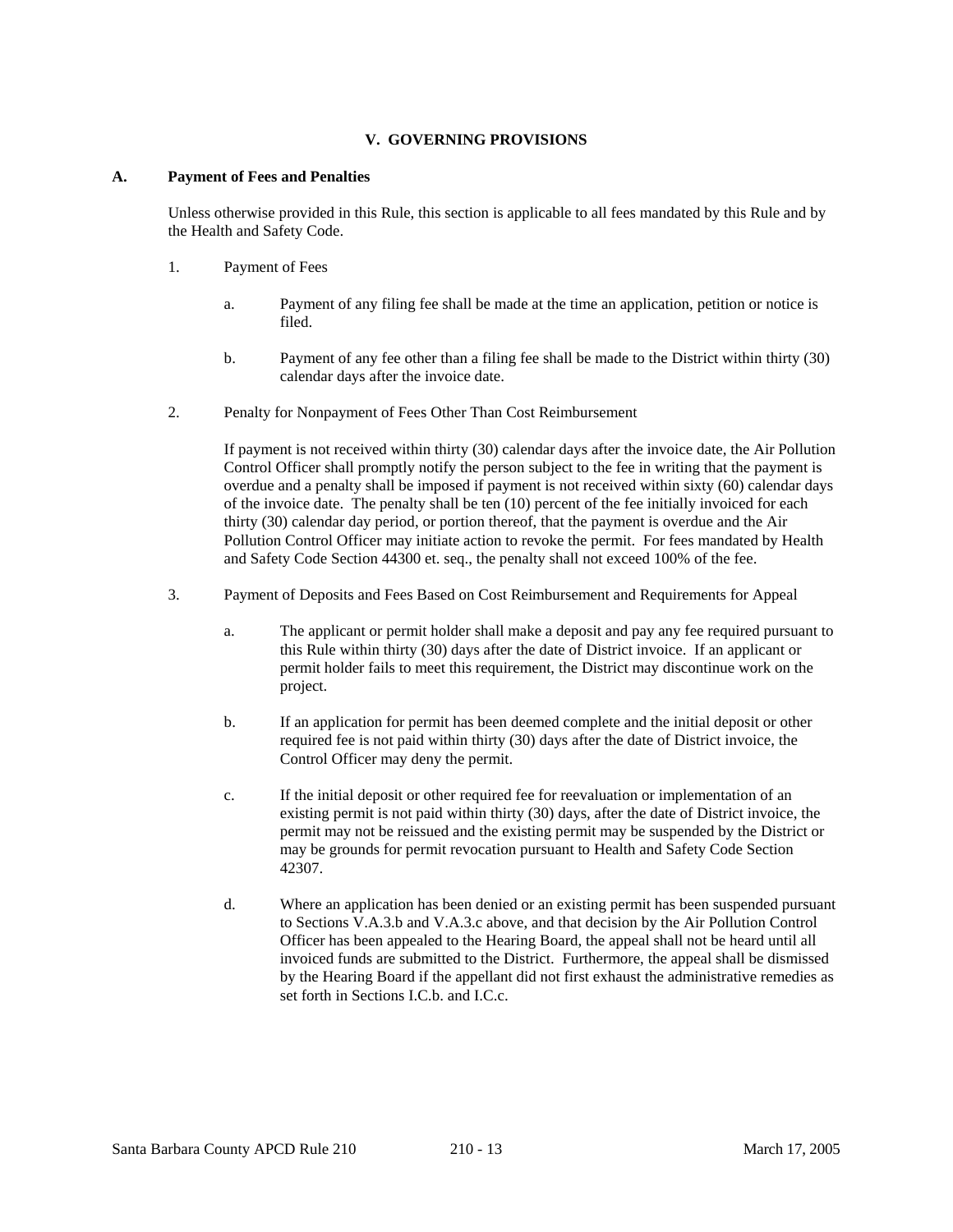#### 4. Failure to Obtain Permit

 An applicant seeking an ATC or PTO for equipment for which an Authority to Construct was required but not obtained, shall pay a fee double that prescribed for the ATC in Section I. If operation of equipment is conducted without a valid PTO, the fee prescribed in Section I. for the PTO plus annual permit renewal and emission fees that would have been assessed with a valid PTO, shall be doubled. The amount due may be reduced by the amount paid under a Notice of Violation issued for the unpermitted equipment.

# 5. Payment for Reapplication

 If a permit has been suspended or voided due to nonpayment of fees and application is made to reinstate the permit, no permit shall be issued and no cost will be incurred by the District with regard to that permit until all prior fees and associated penalties have been paid. If, during the processing/evaluation of a permit application, an application is withdrawn or payment of fees by the applicant does not conform to the provisions of this Rule, the District shall terminate work on the application. No reapplication, or any new application by the same applicant shall be accepted by the District until all fees and penalties for the terminated application have been paid.

# 6. Nonpayment of Fees - General

 The District may refuse to issue or to reissue any permit or accept any application for a permit from an applicant or permit holder responsible for payment of any delinquent fee until all delinquent fees and all associated penalties are paid in full.

# **B. Effective Date**

All fees specified in this Rule shall become effective on the date of Rule adoption.

# **C. Annual Adjustment in Fees**

 Any fees prescribed in this Rule may be adjusted annually by the Air Pollution Control Officer based on the change in the California Consumer Price Index (CPI) for the preceding year, as determined pursuant to Section 2212 of the Revenue and Taxation Code. All other revisions of this Rule require approval of the District's Board of Directors. As provided for in Health and Safety Code, 42311, as amended, sufficient fees shall be charged to enable the District to recover estimated reasonable costs of all District programs related to permitted stationary sources.

# **D. Use of Fee Schedules**

 In the event more than one fee schedule is applicable to an item of equipment, article, machine or other contrivance, the higher fee schedule shall prevail. Where several items of equipment are permitted under a single PTO, the fee shall be assessed as the sum of the fees for the individual items.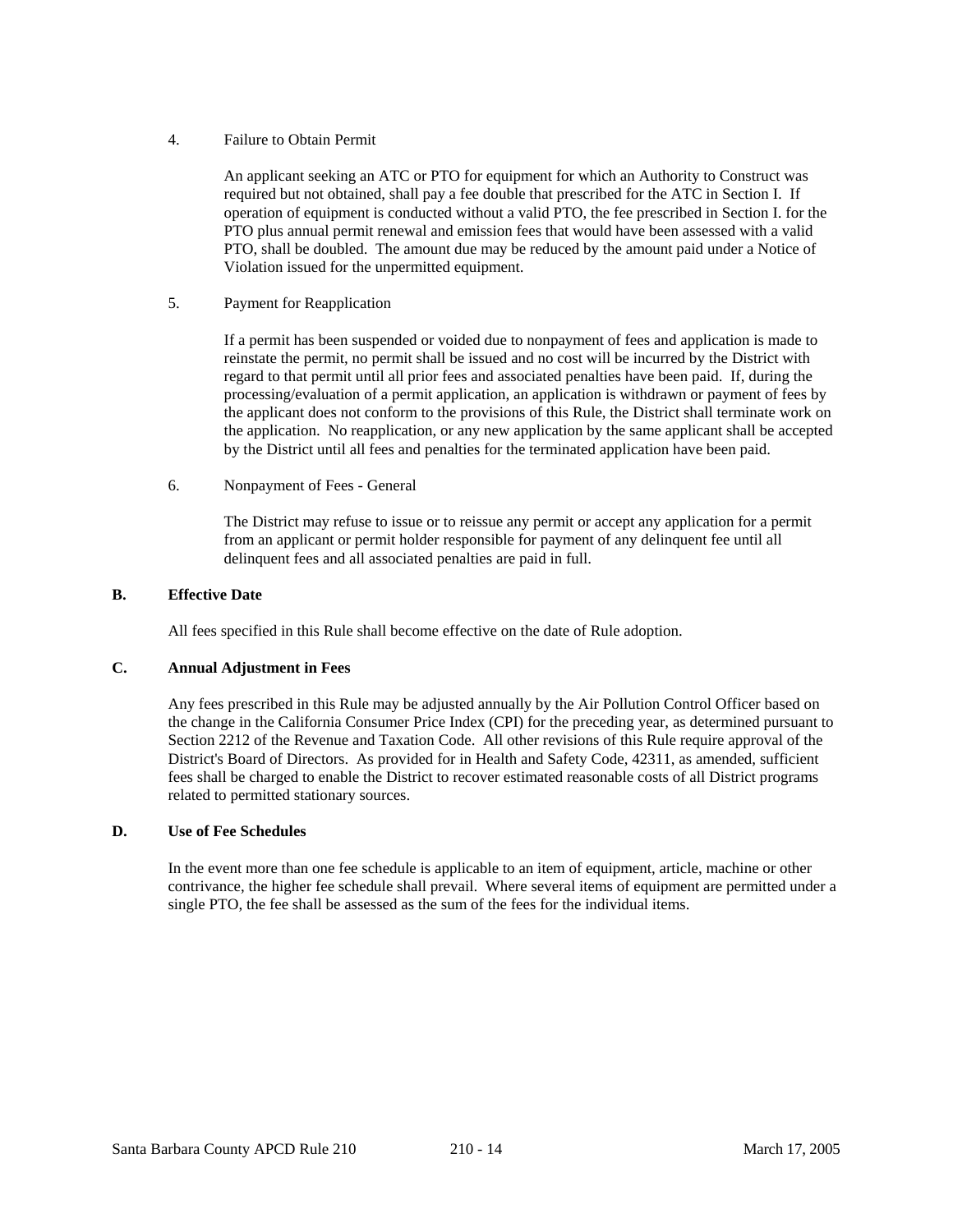# **E. Consolidation of Existing Permits**

 Where more than one PTO has been issued for the equipment at any one stationary source, and one or more of the permits is due for renewal, or an application is filed for permit modification, the District may consolidate permits, including consolidation into a single permit for the entire plant or facility. At the time of consolidation, a single date will be set for permit renewal of all equipment included in the consolidated permit. In determining the fee for a consolidated permit, credit will be given for any PTO which has not yet expired on the issuance date of a consolidated permit. The fee for the consolidated permit will be reduced on a pro rata basis for the time remaining on the unexpired permit in determining the fee for the consolidated permit.

# **F. Rule Precedence and Applicability**

 Notwithstanding any rule to the contrary, this Rule shall apply to all permit holders or applicants regardless of the date of their application or permit issuance, and the rules in effect on that date. Pursuant to the Health and Safety Code, Sections 39047 and 42311(a), this section shall apply to all persons applying for a permit or holding a permit.

# **G. Refund of Filing Fee**

 Except as otherwise provided in this Rule, any required filing fee or portion thereof shall not be refunded or applied to any subsequent application or petition.

# **H. Reevaluation Date**

 The date on which a permit reevaluation is due is three years from the initial issuance of the PTO and every three years thereafter, notwithstanding any delay in reissuance of a PTO due to an appeal.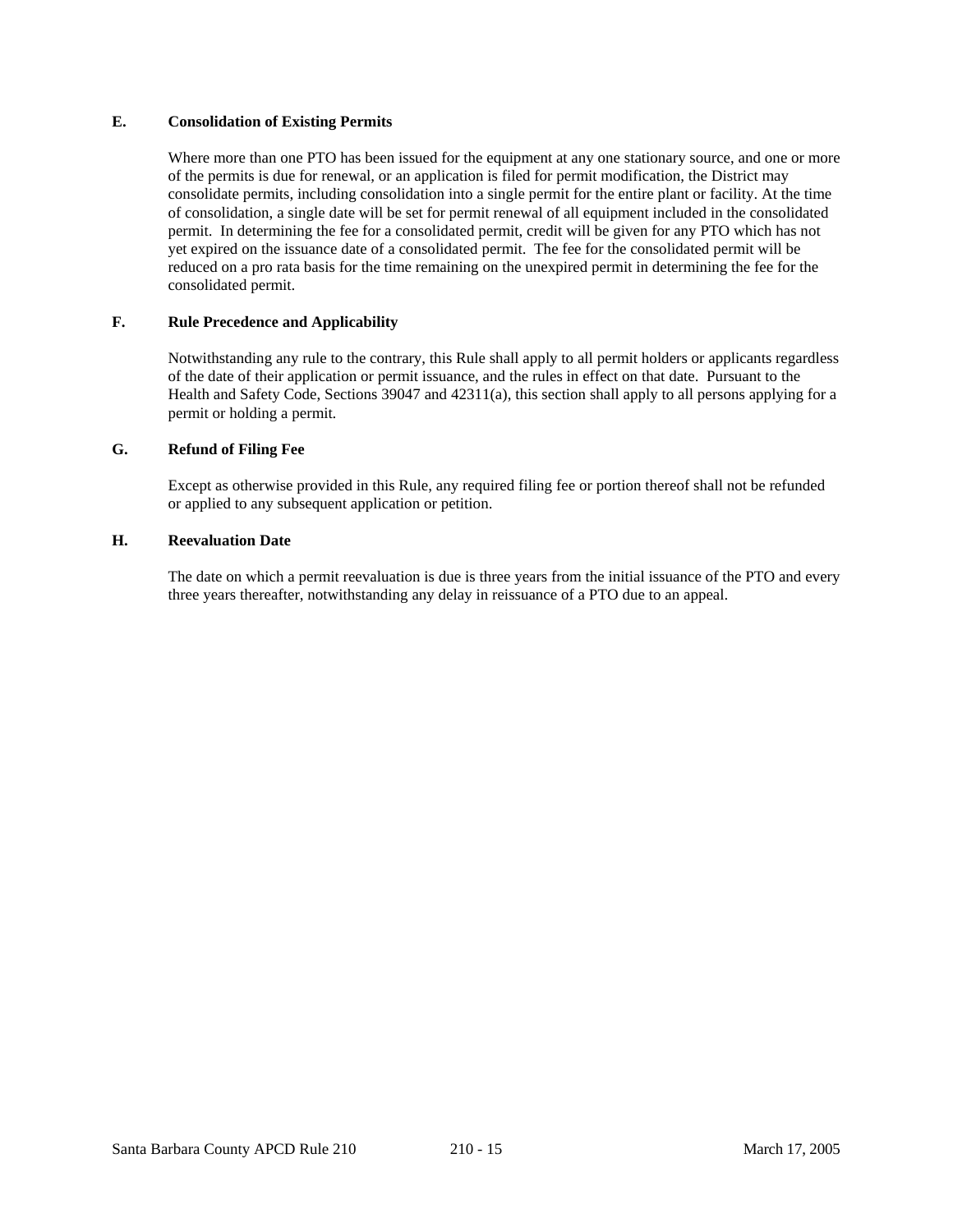#### **SCHEDULE A**

#### **Facility/Equipment Description / Fee Schedule**

The fees prescribed in this section pertain to any article, machine, equipment or other contrivance (hereinafter, "equipment") which emits air contaminants, or causes such emissions, and which is not exempted under Rule 202.

1. Miscellaneous Equipment:

 Miscellaneous equipment is any equipment not included in a fee schedule listed below and which emits or may emit air contaminants or causes such emissions. Miscellaneous equipment shall be assessed a fee as follows:

- a. If equipment other than miscellaneous equipment at a stationary source is included in any fee schedule listed below, the miscellaneous equipment shall be assessed a fee of \$40 per item of equipment.
- b. If the miscellaneous equipment is the only equipment at a stationary source, the minimum fee assessed under this schedule for all miscellaneous equipment shall be \$250.
- 2. Electric Motor Horsepower Fee Schedule:

 Any equipment where an electric motor is used to drive the equipment, except for oilfield wellhead pumping units and items 10 and 11 of Schedule A, shall be assessed a fee based on the total rated motor horsepower of each motor included in any such equipment, in accordance with the following formula:

Fee =  $$20.75$  times (X), (rounded to nearest dollar) Where "X" is horsepower, and the Minimum fee  $=$  \$40.34 Maximum fee  $=$  \$4,015.00

3. Fuel Burning Equipment Fee Schedule:

 Any equipment in which fuel is burned, with the exception of incinerators which are covered in Schedule 4, shall be assessed a fee based upon the maximum design fuel consumption of the equipment expressed in British thermal units (Btu) per hour, using gross heating values of the fuel in accordance with the following formula:

Fee =  $$300$  times (X), (rounded to nearest dollar) Where "X" is the maximum fuel consumption in 1,000,000 Btu per hour and the Minimum fee  $=$  \$40.34 Maximum fee  $=$  \$4,015.00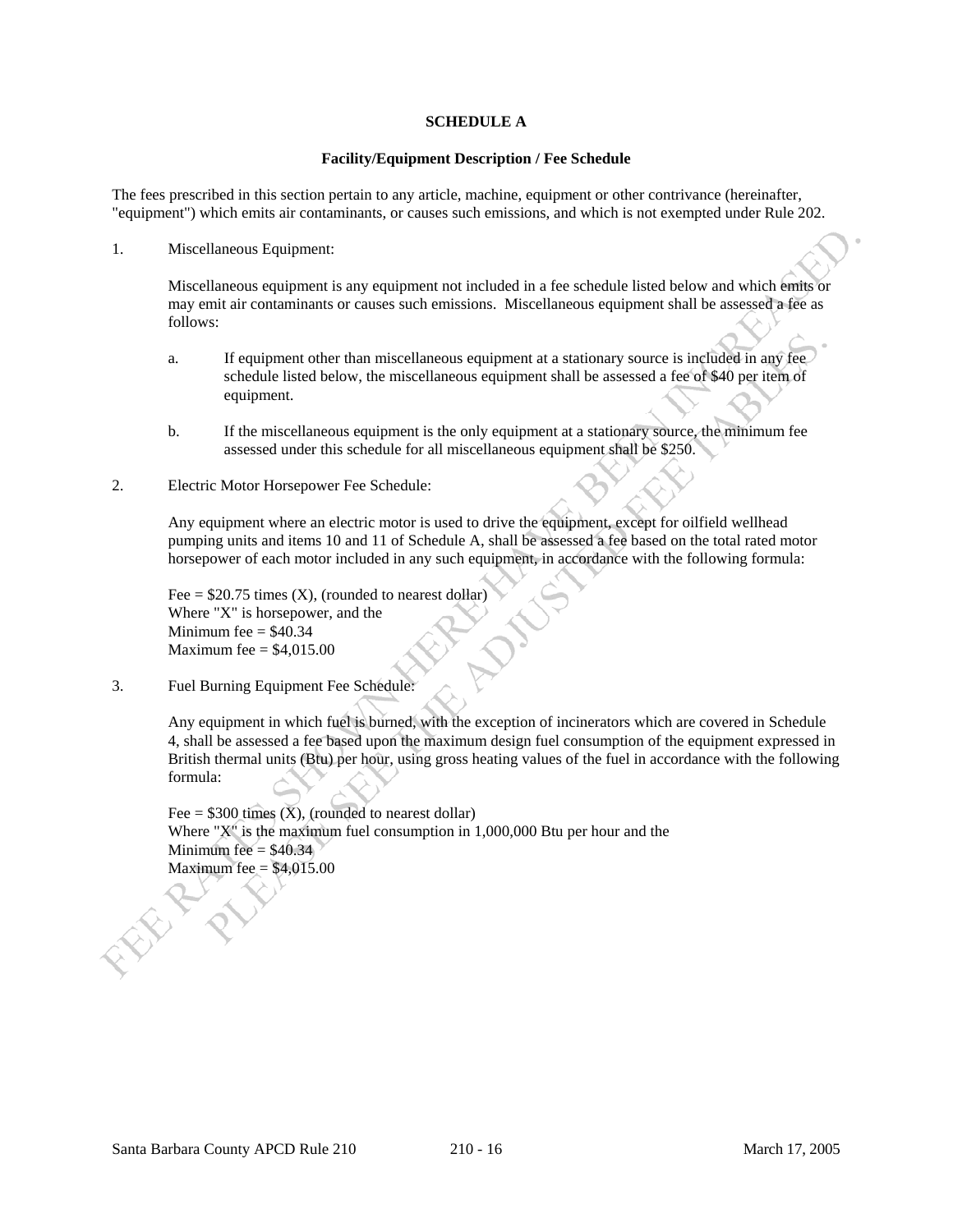4. Electrical Energy Fee Schedule:

 Any equipment which uses electrical energy shall be assessed a fee based on the total kilovolt amperes (KVA) ratings, in accordance with the following formula:

Fee  $= $4.03$  times (X), (rounded to the nearest dollar) Where "X" is the KVA rating in 10's, and the Minimum fee  $=$  \$40.34 Maximum fee  $=$  \$4,015.00

5. Incinerator Fee Schedule:

 Any equipment used primarily to dispose of combustible refuse by wholly consuming the material charged, leaving only ashes or residue, shall be assessed a fee based on the maximum cross sectional area of the combustion chamber(s), in accordance with the following formula:

Fee  $= $50$  times (X), (rounded to nearest dollar) Where "X" is the total horizontal inside cross-sectional area in square feet and the Minimum fee  $=$  \$40.34 Maximum fee  $=$  \$2,007.00

6. Stationary Container Fee Schedule:

 Any stationary tank, reservoir, or other container, except gasoline storage tanks at motor vehicle fueling facilities, shall be assessed a fee based on volumetric capacity, in accordance with the following formula:

Fee  $= $2.30$  times (X), (rounded to nearest dollar) Where "X" is the capacity in 1000 gallons and the Minimum fee  $=$  \$40.34 Maximum fee  $=$  \$2,007.00

7. Dry Cleaning Equipment Fee Schedule:

 Any equipment used in a dry cleaning operation using organic solvents shall be assessed a fee of \$40.00 for each item of equipment.

8. Motor Vehicle Gasoline Fueling Facilities Fee Schedule:

 Motor vehicle gasoline fueling facilities equipped with Phase II vapor recovery dispensing nozzles shall be assessed a fee, which includes the fee for gasoline storage tanks, in accordance with the following formula:

Fee =  $$23 \text{ times } (X)$  Where "X" is the number of nozzles and the Minimum fee  $= $160.00$ Maximum fee; none

 Motor vehicle gasoline fueling facilities without Phase II vapor recovery dispensing nozzles shall be assessed a fee of \$300.00 regardless of the number of dispensing nozzles.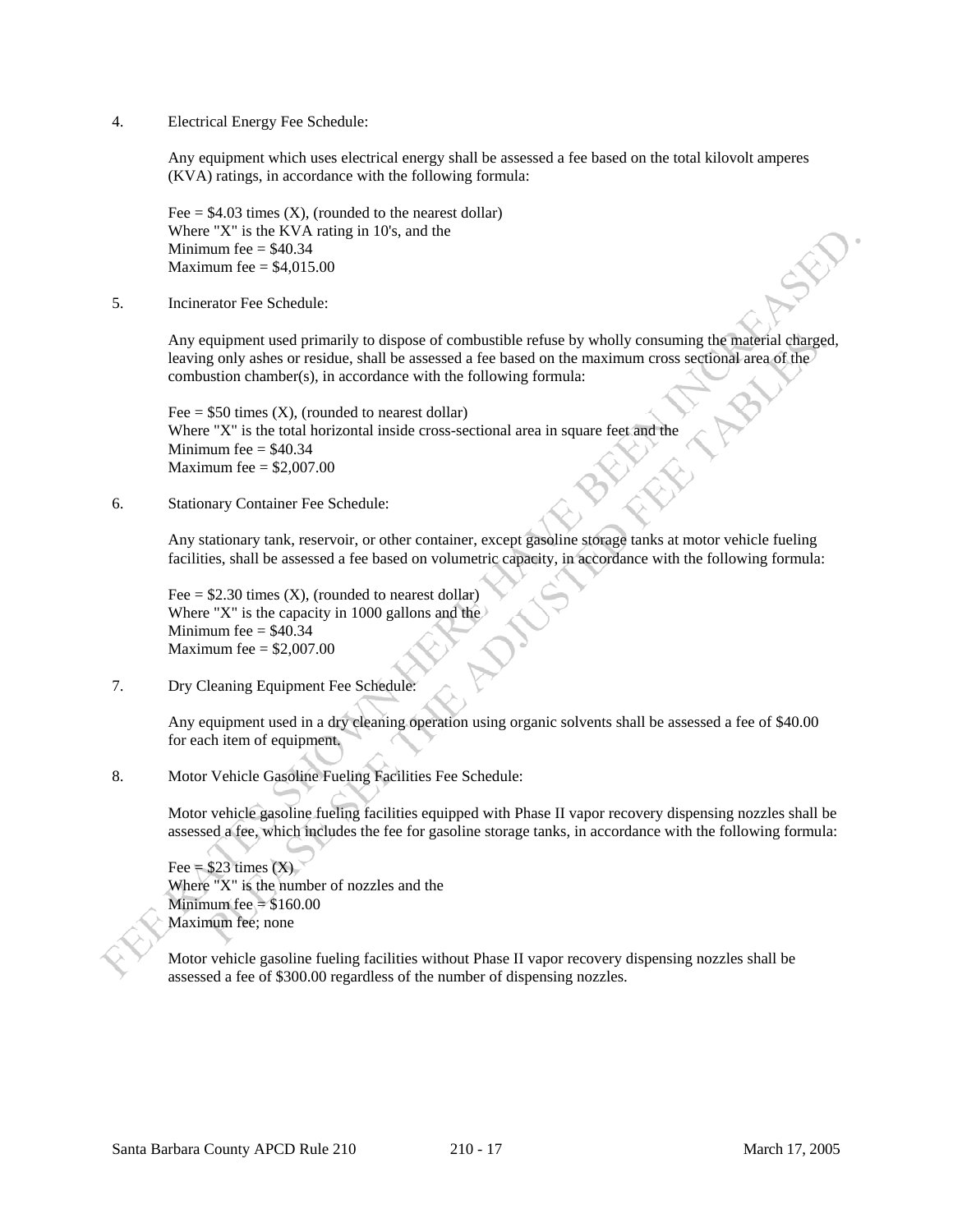9. Ethylene Oxide Sterilizer Fee Schedule:

 Any ethylene oxide sterilizer and associated control equipment shall be assessed a fee based on the total amount of ethylene oxide used, in accordance with the following formula:

| <b>Amount of Ethylene Oxide</b><br><b>Used per Year, in Pounds</b> |                             | Fee       |  |
|--------------------------------------------------------------------|-----------------------------|-----------|--|
|                                                                    | 250 pounds per year or less | \$1600.00 |  |
|                                                                    | Over 250 pounds per year    | \$4000.00 |  |

10. Rock Crusher Fee Schedule:

 Equipment used to crush rocks shall be assessed a fee of \$40.00 for each device. This applies to jaw crushers, cone crushers, and hammer mills.

11. Stacker Belt Fee Schedule:

A belt used to stack minerals to form a storage pile shall be assessed a fee of \$40 for each stacker belt.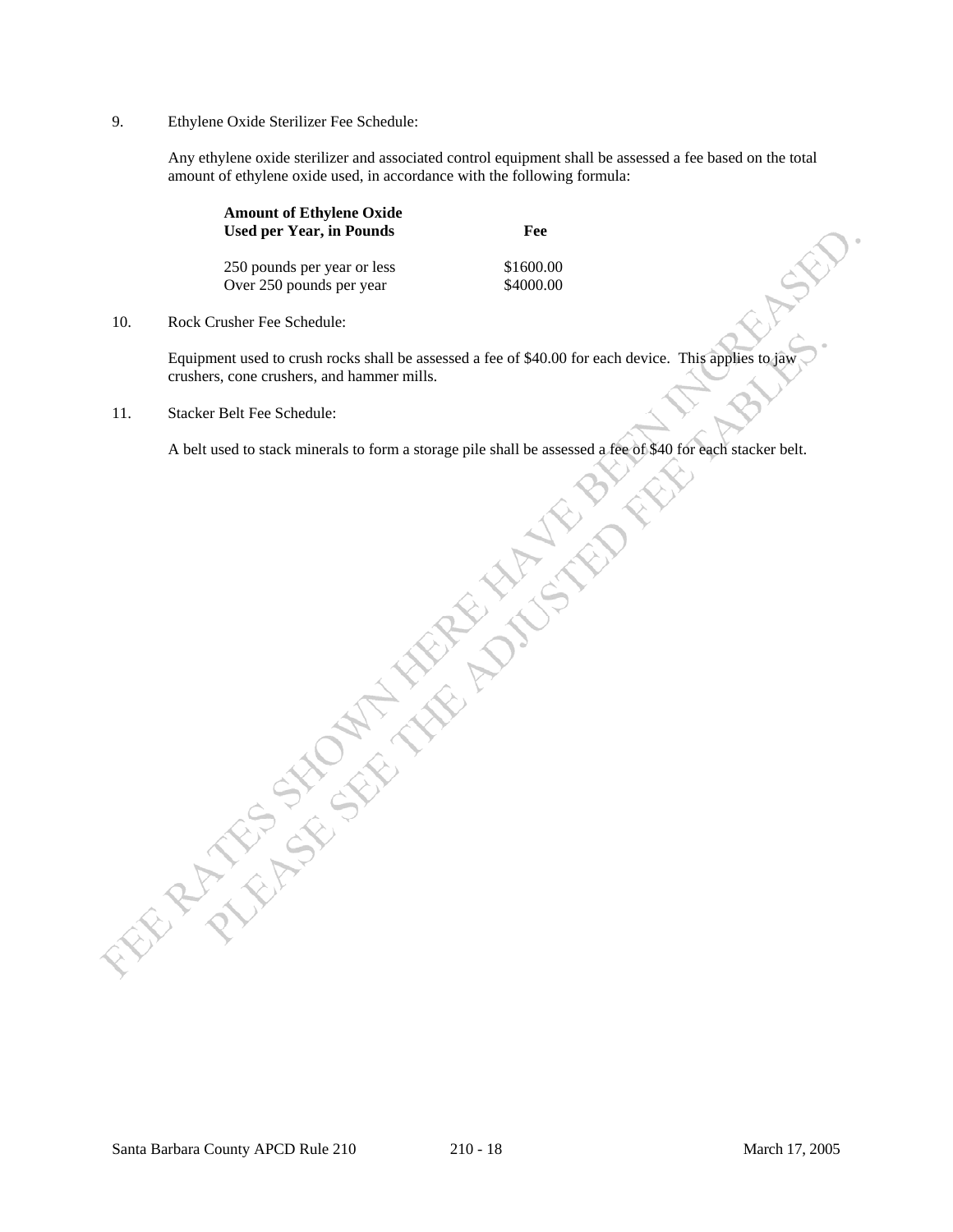#### **SCHEDULE B-1 FEE FOR AIR QUALITY PLAN**

| <b>EMISSION RANGE (tons per year)</b> | <b>AIR QUALITY PLAN FEE</b> |  |
|---------------------------------------|-----------------------------|--|
| $0 - 10$                              | $\overline{0}$              |  |
| $>10 - 25$                            | \$31 per ton                |  |
| $>25 - 100$                           | \$47 per ton                |  |
| >100                                  | \$62 per ton                |  |
|                                       |                             |  |

Emission Range shall be determined as the sum of Reactive Organic Compounds and Oxides of Nitrogen (expressed as nitrogen dioxide) for the ozone attainment plan pursuant to the California Clean Air Act of 1988.

Santa Barbara County APCD Rule 210 210 - 19 2005 2005 2006 2008 March 17, 2005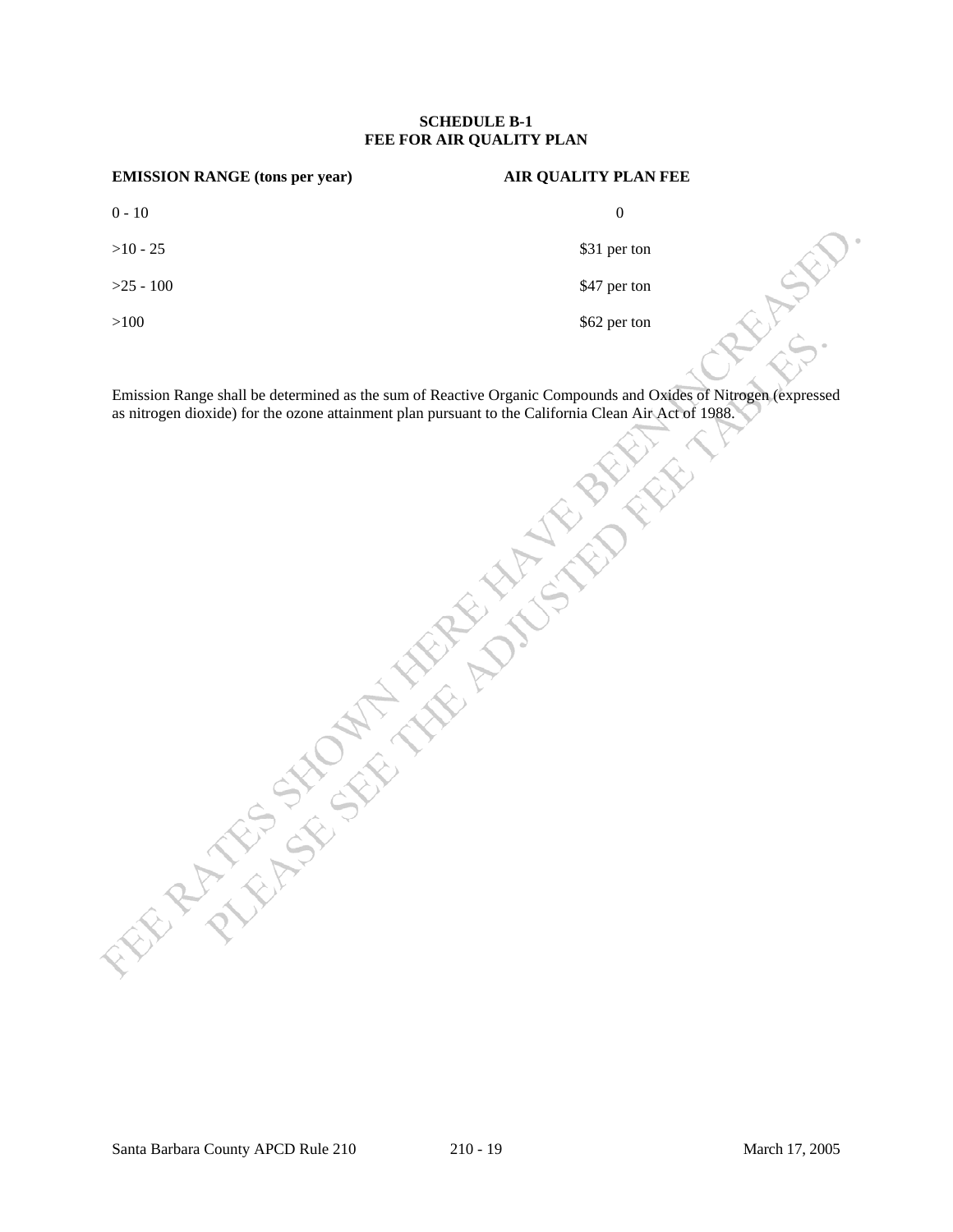## **SCHEDULE B-2 FEE FOR AIR TOXICS PROGRAM**

#### **EMISSION RANGE (pounds/year) AIR TOXICS PROGRAM UNIT FEE**

 $0 - 2{,}000$  0

# $> 2,000$   $$0.25$  per pound of air toxic emissions

Santa Barbara County APCD Rule 210 210 - 20 March 17, 2005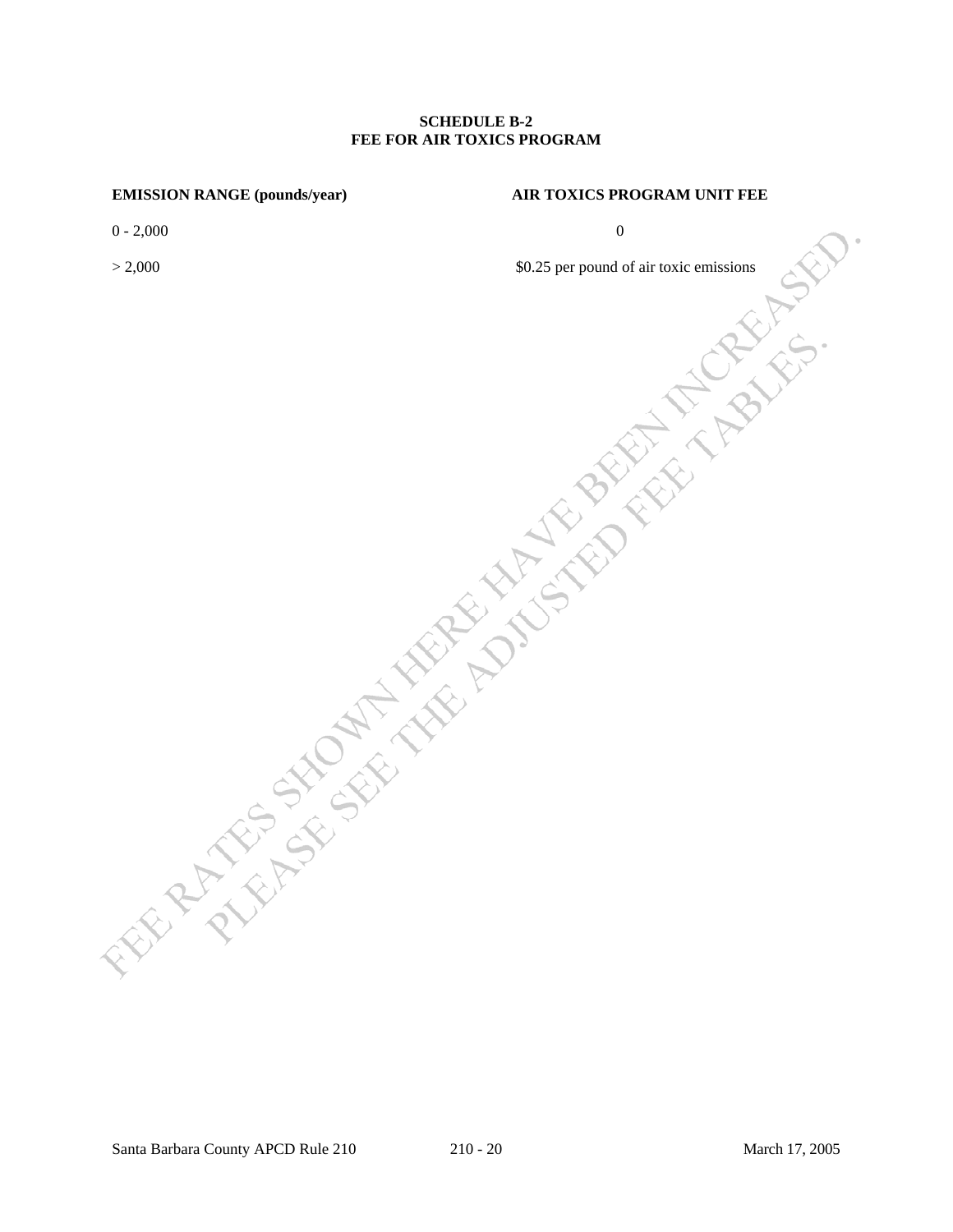# **SCHEDULE B-3 ANNUAL EMISSION FEE [Effective 5/7/91]**

| <b>Emission Range (tons per year)</b> | <b>Emission Fee</b> |
|---------------------------------------|---------------------|
| $0 - 10$                              | \$250 total         |
| $>10 - 25$                            | \$55 per ton        |
| $>25 - 100$                           | \$83 per ton        |
| >100                                  | \$110 per ton       |

**MONEY CAN SEE THE ROAD STORES IN A STREET OF THE RANGE IN A STREET OF THE RANGE OF THE RANGE OF THE RANGE OF THE RANGE OF THE RANGE OF THE RANGE OF THE RANGE OF THE RANGE OF THE RANGE OF THE RANGE OF THE RANGE OF THE RANG** Emission Range shall be determined as the sum of Reactive Organic Compounds, Oxides of Nitrogen (expressed as nitrogen dioxide), Gaseous Sulfur Compounds (expressed as sulfur dioxide), and Particulate Matter.

**REFERENCE**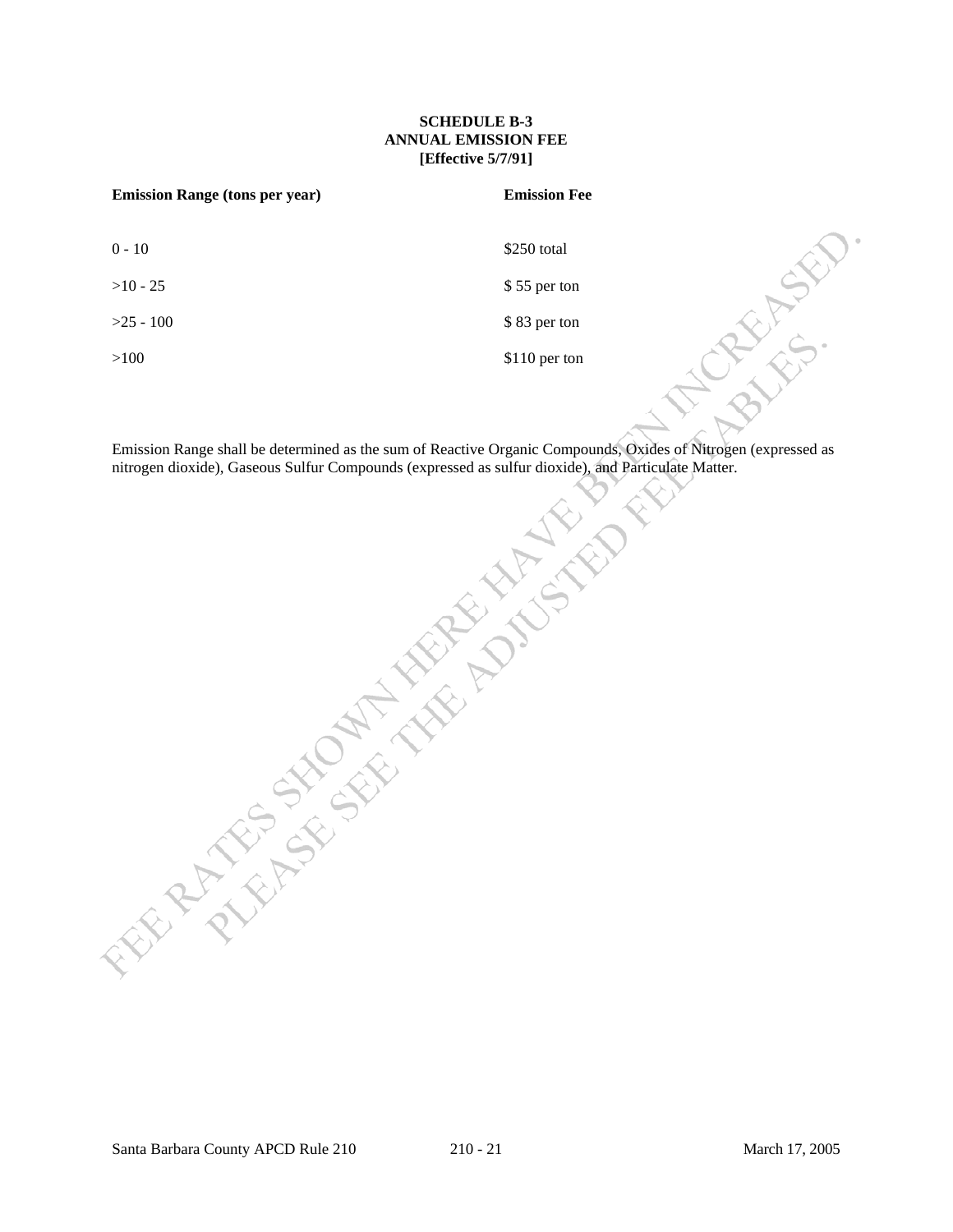## **SCHEDULE B - 3 [Effective July 1, 1991]**

#### ANNUAL EMISSION FEE

| <b>Emission Range (tons per year)</b> | <b>Emission Fee</b> |
|---------------------------------------|---------------------|
| $0 - 10$                              | 0<br>\$250 total    |
| $>10 - 25$                            | \$69 per ton        |
| $>25 - 100$                           | \$104 per ton       |
| >100                                  | \$138 per ton       |
|                                       |                     |

Emission Range shall be determined as the sum of Reactive Organic Compounds, Oxides of Nitrogen (expressed as nitrogen dioxide), Gaseous Sulfur Compounds (expressed as sulfur dioxide), and Particulate Matter.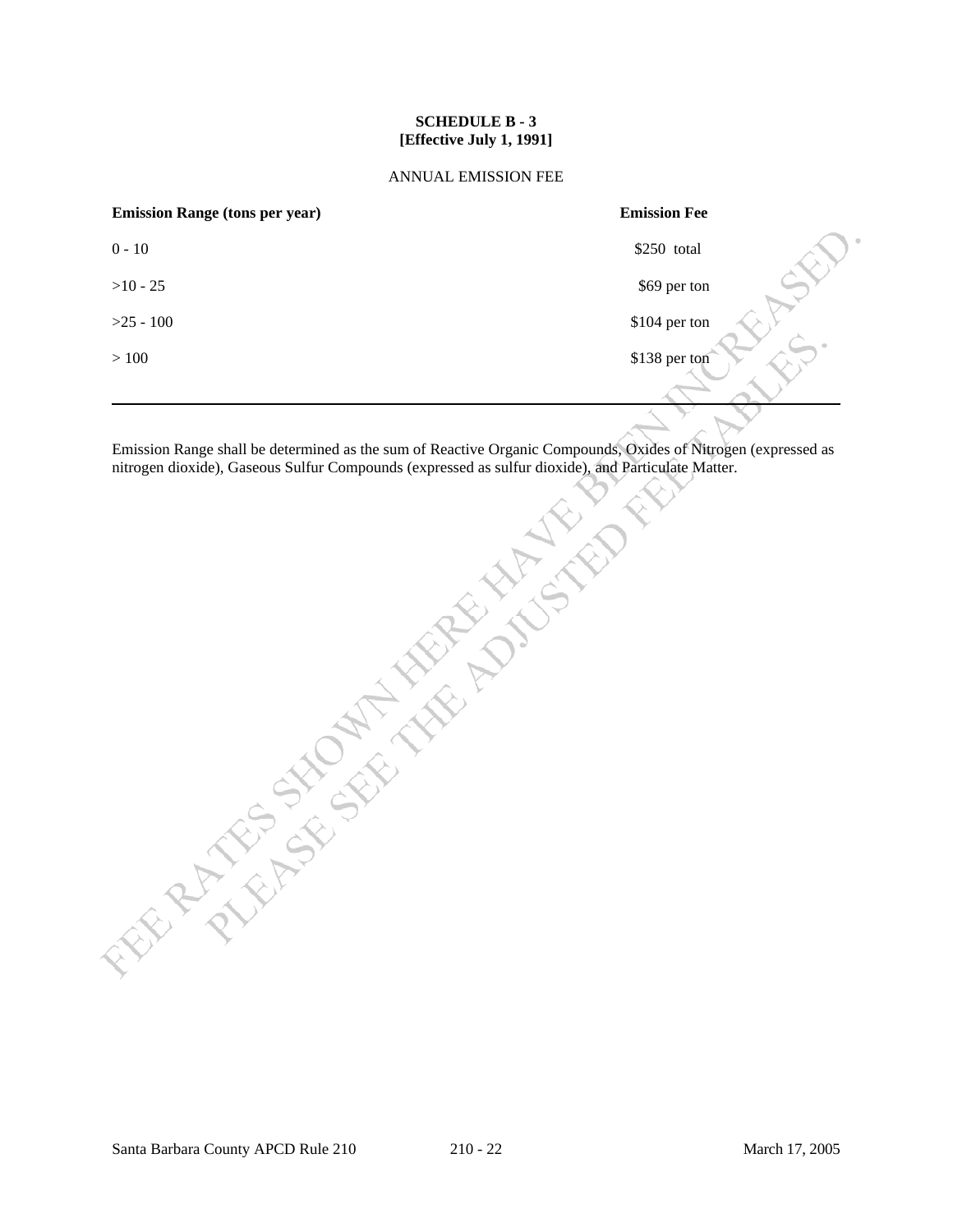#### **SCHEDULE C**

# **FEES FOR REVIEW, OBSERVATION AND EVALUATION OF SOURCE TESTS FOR EQUIPMENT EVALUATED UNDER SCHEDULE A\***

| <b>SOURCE</b>                      | <b>SOURCE TEST FEE**</b> |
|------------------------------------|--------------------------|
| <b>Boiler or Heater</b>            | \$1,025                  |
| Piston Type Engine<br>- one engine | \$1,025                  |
| - each additional engine           | \$ 273                   |
| Thermal Oxidizer                   | \$1,025                  |
| Wet Scrubber (gaseous)             | \$1,025                  |
| Wet Scrubber (particulates)        | \$1,365                  |
| Baghouse                           | \$1,365                  |
| Gas Turbine                        | \$1,365                  |
| <b>Heater Treater</b>              | \$1,365                  |
| Other                              | \$1,365                  |
|                                    |                          |

- \* This fee schedule shall not be used to determine fees for source testing of equipment which discharges non-criteria pollutants, including toxics and heavy metals. Such equipment will be assessed fees on the Cost Reimbursement Basis (Section I.C.)
- \*\* If source testing includes determining the efficiency of an emission control device, the fee shall be increased by 50 percent. If source testing is conducted offshore, the fee shall be increased by 25 **PERCENTER**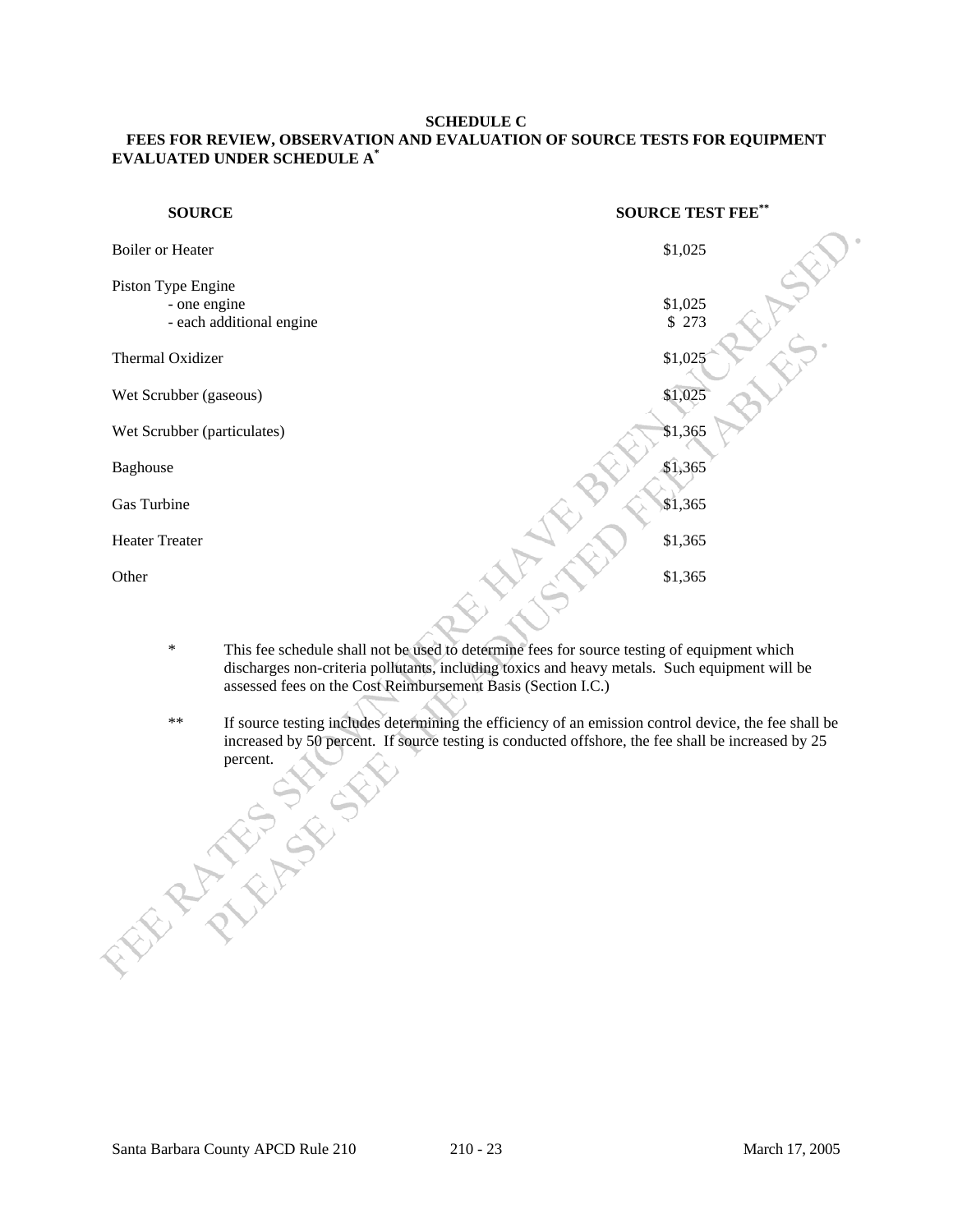#### **SCHEDULE D SAMPLE AND LABORATORY ANALYSIS FEES**

| <b>SAMPLE TYPE</b>          | <b>COST PER SAMPLE</b> * |
|-----------------------------|--------------------------|
| Sulfur in Fuel Oil          | \$123                    |
| Sulfur in Fuel Gas          | \$198                    |
| Btu in Fuel Gas             | \$198                    |
| Crude Oil TVP               | \$313                    |
| Coatings - Volatile Content | \$238                    |
| <b>Solvent Speciation</b>   | \$348                    |
| <b>Asphalt Analysis</b>     | \$198                    |
| <b>Asbestos Content</b>     | \$98                     |

Fees include costs incurred by the District for sample analysis by an independent laboratory.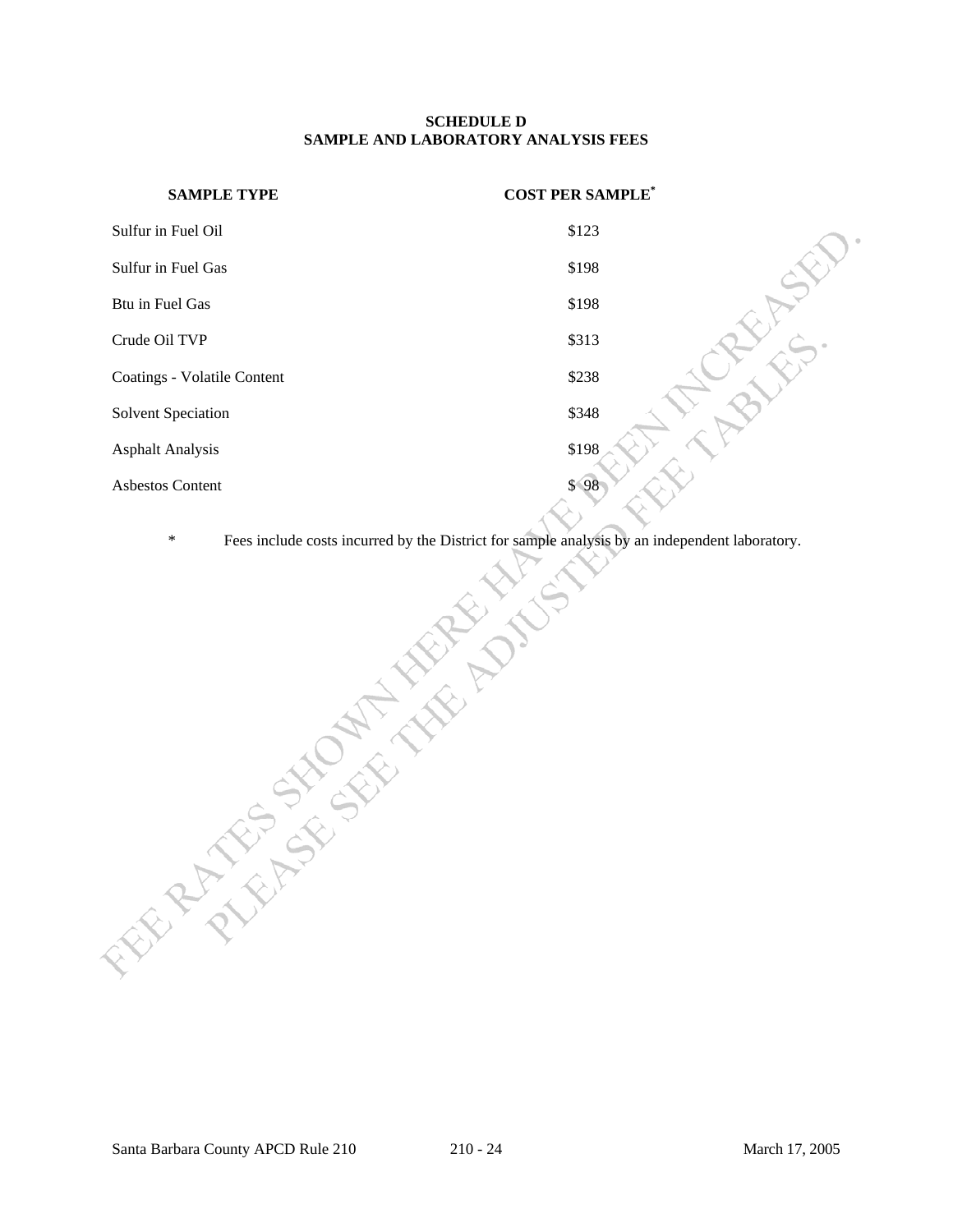#### **SCHEDULE E FEES FOR ASBESTOS DEMOLITION AND RENOVATION**

At the time written notice is required to be submitted to the District, contractors for asbestos demolition/renovation operations subject to District Regulation X., Rule 1001, Subpart M of Attachment I and federal regulation 40 CFR, Part 61, Subpart 61.145, shall pay the following fee:

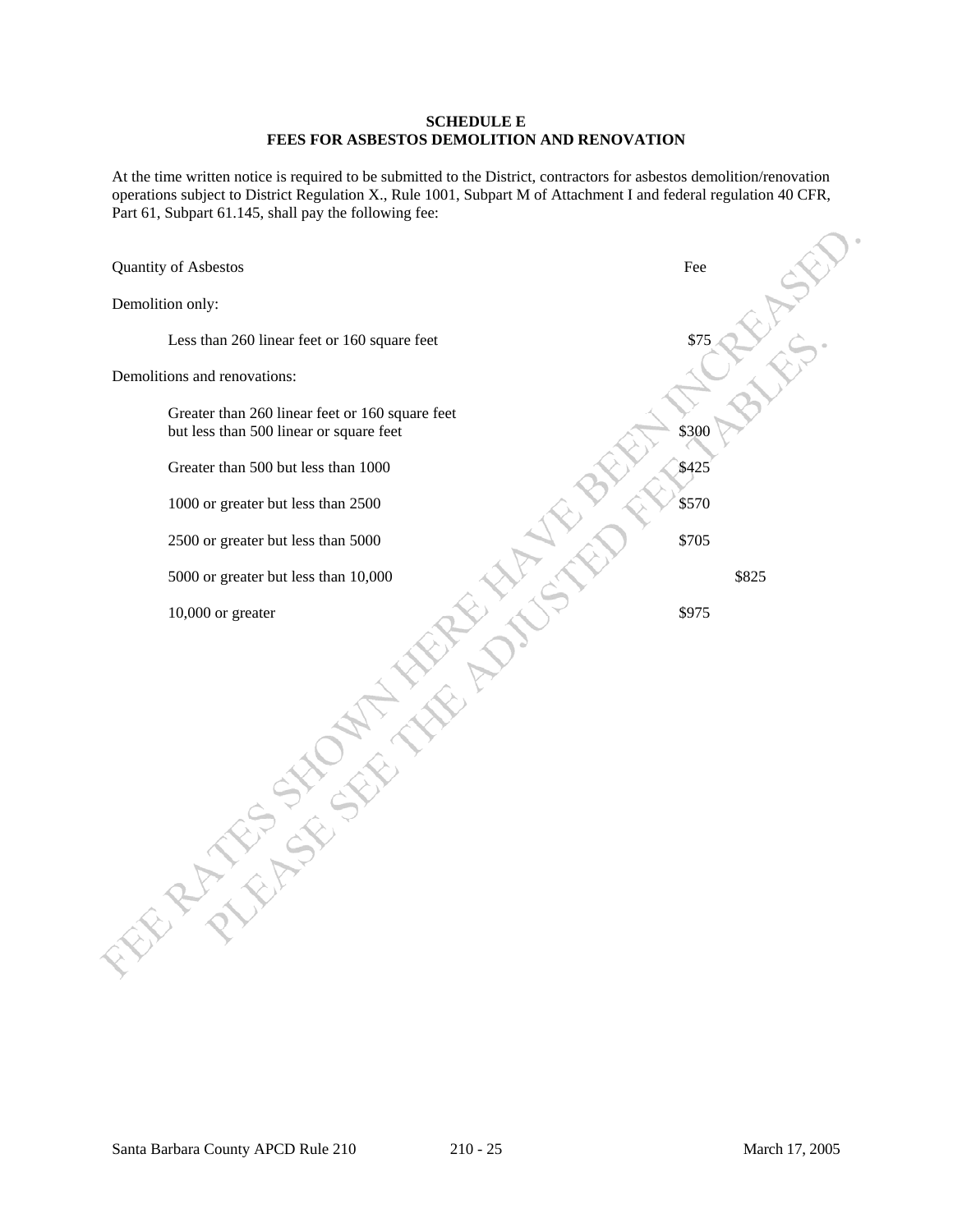#### **SCHEDULE F**

#### **Item #**

- 1. Authority to Construct or Permit to Operate Application Filing Fee \$230.41 per application.
- 2. Minimum triennial Permit to Operate reevaluation fee (except for motor vehicle fueling facilities) \$250.
- 3. Annual Permit to Operate reevaluation fee for motor vehicle fueling facilities equipped with Phase II vapor recovery nozzles - \$14 per nozzle.
- 4. Additional reinspection fee for Phase II motor vehicle fueling facilities failing the first inspection \$14 per nozzle per additional inspection.
- 5. Fee for change in Production rate \$250 per permit.
- 6. Fee for Administrative Change \$250 per permit.
- 7. Fee for Cooling Towers with Hexavalent Chromium compliance plan \$310 per compliance plan submitted.
- 8. Fee for Cooling Towers with Hexavalent Chromium with delayed compliance plan date \$100 per delayed compliance plan submitted.
- 9. Annual Atmospheric Acidity Protection Program (AAPP) Administrative Fee \$350 per stationary source.
- 10. Annual California Clean Air Act (CCAA) Administrative Fee \$350 per stationary source.
- 11. Fee for Written Determination of Permit Exemption \$350 per determination.
- 12. Hearing Board:
	- a. Filing Fee (Fixed Fee Permit):

Emergency Variance: \$60 if the requested length of the variance is fifteen (15) days or less; \$120 if the requested length of the variance is greater than fifteen (15) days.

| Interim Variance  | \$140  |
|-------------------|--------|
| 90 - day Variance | \$ 750 |
| Regular Variance  | \$ 750 |

Additional Fee for Regular Variances:

 Regular Variances: If the requested length of the variance is greater than three (3) month, the petitioner shall pay an additional fee of \$275 for each month or portion thereof over three (3) months that the variance is requested.